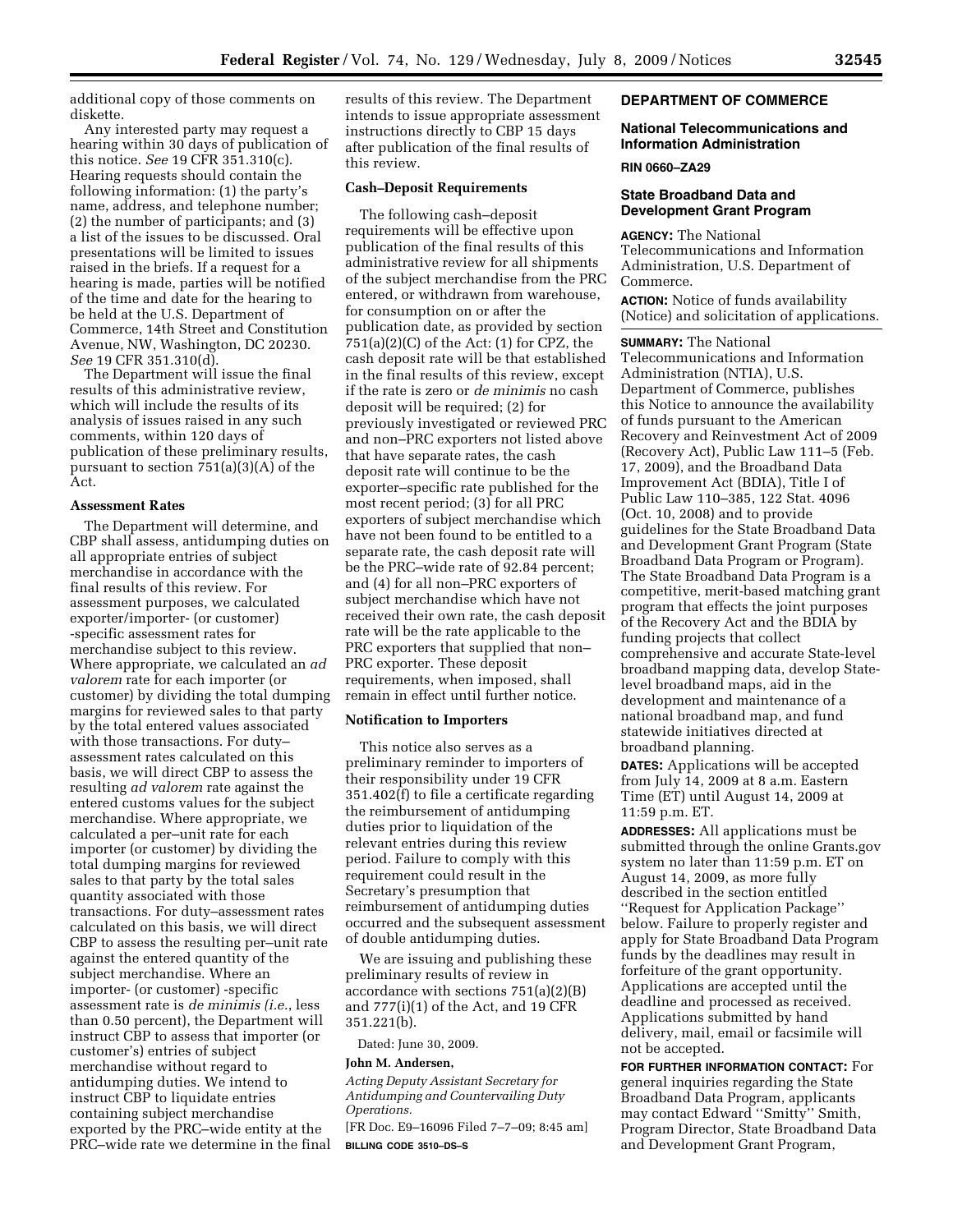National Telecommunications and Information Administration, U.S. Department of Commerce, 1401 Constitution Avenue, NW., Room 4898, Washington, DC 20230; by telephone at 202–482–4949 or via electronic mail at *broadbandmapping@ntia.doc.gov.*  Information about the State Broadband Data Program can also be obtained electronically via the Internet at *http:// www.ntia.doc.gov/broadbandgrants.* 

**SUPPLEMENTARY INFORMATION:** Catalog of Federal Domestic Assistance (CFDA) Number: 11.558.

Additional Items in **SUPPLEMENTARY INFORMATION**:

I. *Overview:* Describes the statutory origin of the broadband mapping requirement under the Recovery Act, the applicability of the BDIA, the structure of the Program and the public comment process.

II. *Funding Opportunity Description:*  Provides a more thorough description of the Program, including a description of mapping and planning priorities, and the application review process.

III. *Definitions:* Sets forth the key terms and other terms used in this Notice.

IV. *Award Information:* Describes funding availability and other award information.

V. *Eligibility Information:* Discusses eligibility criteria, including the 20 percent match, confidentiality requirements, and funding restrictions.

VI. *Application and Submission Information:* Provides information about how to apply, application materials, and the application process.

VII. *Application Review Information:*  Establishes the scoring criteria for evaluating applications.

VIII. *Anticipated Award Dates:* Identifies the initial award announcement and award dates for Program awards.

IX. *Award Administration Information:*  Provides award notice information, administrative requirements, terms and conditions, and other reporting requirements for award recipients.

X. *Other Information:* Sets forth guidance on funding, compliance with various laws, regulations and other such requirements.

#### **I. Overview**

A. *The Recovery Act:* Section 6001(l) of the Recovery Act requires the Assistant Secretary to develop and maintain a comprehensive, interactive, and searchable nationwide inventory map of existing broadband service capability and availability in the United States that depicts the geographic extent to which broadband service capability is deployed and available from a commercial or public provider throughout each State.<sup>1</sup> The Recovery Act requires the Assistant Secretary to make the national broadband map

accessible by the public on an NTIA Web site no later than February 17, 2011.2 The Recovery Act authorizes NTIA to expend up to \$350 million pursuant to the BDIA and for the purposes of developing and maintaining a broadband inventory map.3 Implementation of the BDIA is useful to fulfill Congress' intent to develop a national broadband map as expressed and funded under the Recovery Act.

B. *The BDIA:* The BDIA is intended to improve data on the deployment and adoption of broadband service to assist in the extension of broadband technology across all regions of the United States.4 Section 106 of the BDIA directs the Secretary of Commerce to establish the State Broadband Data Program and to award grants to eligible entities to develop and implement statewide initiatives to identify and track the adoption and availability of broadband services within each State.5 In effecting this purpose, the BDIA provides several eligible uses for grant funds, including uses related to the gathering of broadband-related data at the State level and the development of statewide broadband maps.6

C. *The State Broadband Data Program:* In keeping with the Recovery Act's direction that NTIA develop and maintain a comprehensive and interactive national broadband map and the requirements of the BDIA, NTIA has established this grant program. Awardees under this Program will

3Recovery Act, Title II, Div. A, 123 Stat. at 123 (to be codified at 47 U.S.C. 1301).

4BDIA § 102, 122 Stat. at 4096.

5BDIA § 106(b), 122 Stat. at 4099. The Secretary delegated his authority to meet the obligations of Section 106 of the BDIA to the Assistant Secretary for Communications and Information (Assistant Secretary) on April 9, 2009.

6The BDIA authorizes the Secretary to make grants to eligible entities for the following eligible uses: (1) To develop and provide a baseline assessment of broadband deployment in each State; (2) to identify and track the areas with low levels of deployment, the rate at which residential and business users adopt broadband service and other related information technology services, and possible suppliers of such services; (3) to identify barriers to the adoption of broadband service and information technology services; (4) to identify the available speeds for broadband connection; (5) to create and facilitate by county or designated region in a State, local technology planning teams; (6) to collaborate with broadband service providers and information technology companies to encourage deployment and use; (7) to establish computer ownership and Internet access programs in unserved and areas with lower than average penetration on a national basis; (8) to collect and analyze detailed market data concerning use and demand for broadband service; (9) to facilitate information exchange regarding use and demand for broadband services between public and private sector users; and (10) to create within each State a geographic inventory map of broadband service. BDIA § 106(e), 122 Stat. at 4100–4101.

receive grants to fund their collection of broadband-related data as well as funding for planning programs at the State level. Awardees will use the broadband-related data that they collect to develop statewide broadband maps, which will be linked to a Department of Commerce Web page. In addition, the awardees will submit all of their collected data to NTIA for use by NTIA and the Federal Communications Commission (FCC) in developing and maintaining the national broadband map, which will be displayed on an NTIA Web page before February 17, 2011.

NTIA's decisions are based on the statutory requirements of the Recovery Act and are informed by NTIA's own expertise, the expertise of other Federal agencies, including the FCC, and public comment.

D. *Public Comment:* On March 10, 2009, NTIA, the FCC, and the U.S. Department of Agriculture's Rural Utilities Service (RUS) cosponsored a public meeting to initiate public outreach about the current availability of broadband service in the United States and ways in which the availability of broadband service could be expanded.7 The March 10th meeting was followed by the release of a Request for Information (RFI) and six days of additional public meetings and field hearings during March.8 The RFI requested the submission of information on a broad range of topics including topics related to broadband mapping, the Recovery Act and the BDIA. The meetings and hearings included nearly 120 panelists with representatives from consumer and public interest groups, State and local governments, tribal governments, minority and vulnerable populations, industry, academia and other institutions.

In response to the RFI and the public meetings, NTIA received over 1,000 comments from institutions and individuals on the broadband initiatives funded by the Recovery Act.9 With regard to the issues surrounding the State Broadband Data Program and the national broadband map that NTIA is

Reinvestment Act of 2009 Broadband Initiatives, 74 FR 10716 (March 12, 2009). Agendas, transcripts and presentations from each meeting are available on NTIA's Web site at *http://www.ntia.doc.gov/ broadbandgrants/meetings.html.* 

9Agendas, transcripts, and presentations from each meeting are available on NTIA's Web site at *http://www.ntia.doc.gov/broadbandgrants/ meetings.html.* All public comments in Docket No. 090309298–9299–01 are on file with NTIA and may be viewed on NTIA's Web site at *http:// www.ntia.doc.gov/broadbandgrants/comments.cfm.* 

<sup>1</sup>Recovery Act section 6001(l), 123 Stat. at 516. See Section IV for the definition of ''State'' and other relevant definitions.

<sup>2</sup> *Id.* 

<sup>7</sup>*See* Notice: American Recovery and Reinvestment Act of 2009 Broadband Initiatives, 74 FR 8914 (Feb. 27, 2009). 8*See* Notice: American Recovery and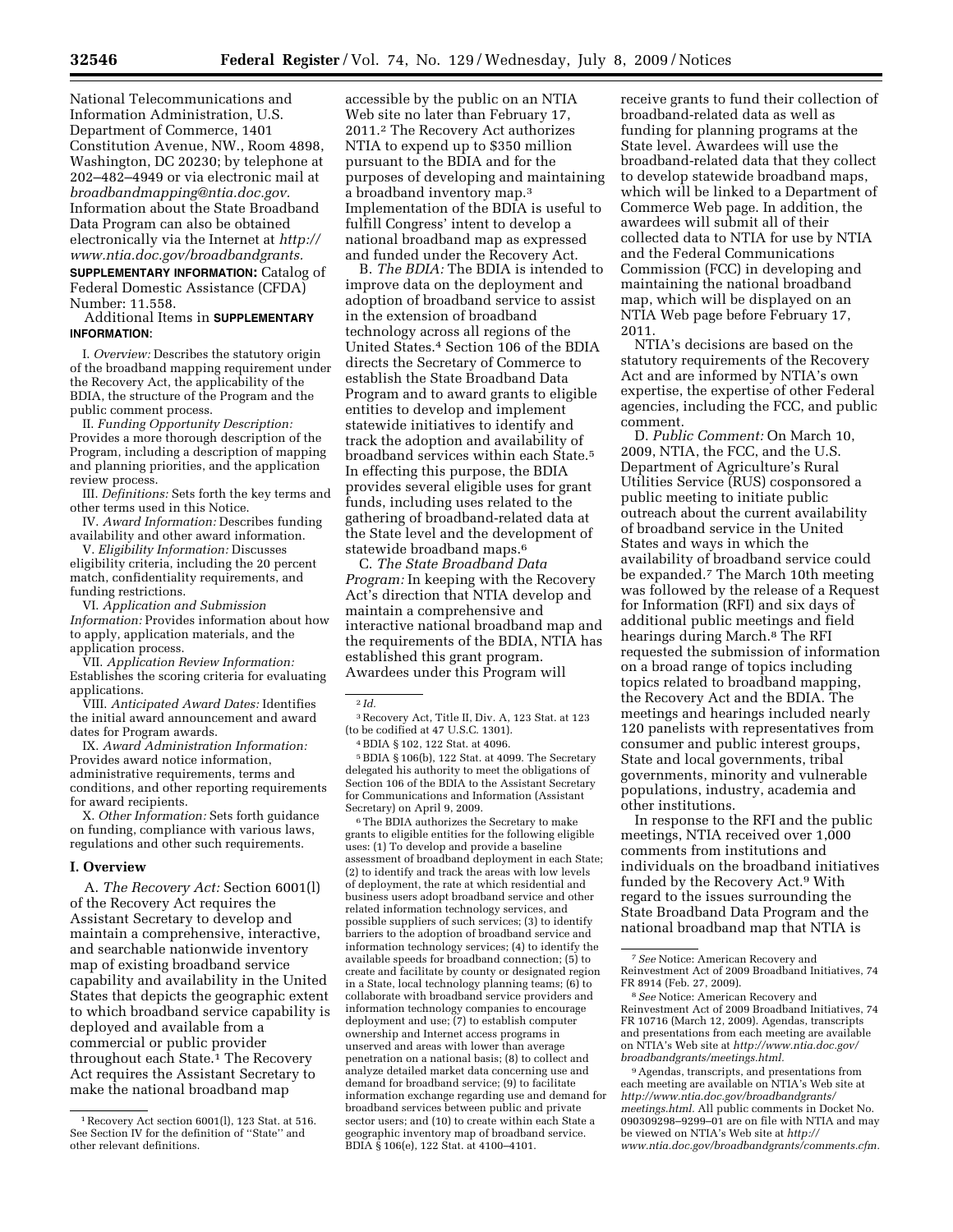required to prepare under Section 6001(l) of the Recovery Act, NTIA received more than 200 comments, many of which played a role in formulating the structure of this Program. For further discussion and explanation of the policy decisions involved in establishing this program, see the attached *Policy Justification Appendix.* 

#### **II. Funding Opportunity Description**

A. *Program Description:* The State Broadband Data Program is a competitive, merit-based matching grant program that implements the joint purposes of the Recovery Act and the BDIA through the award of grants. This Program is designed to fund projects that gather comprehensive and accurate State-level broadband mapping data, develop State-level broadband maps, aid in the development and maintenance of a national broadband map, and fund statewide initiatives for broadband planning.

While the BDIA mandates that each State may have only a single eligible entity, each applicant will be carefully evaluated against a program standard. Any applicant that fails to meet the program standard will not receive grant funding; therefore, the efficient fulfillment of the goals of the Recovery Act and the BDIA will be advanced by the submission of a qualifying application from each State highly responsive to the review criteria contained in this Notice. In the event that a State fails to produce a grant awardee, NTIA reserves the right to perform the necessary broadband data collection.

1. *Use of Collected Broadband Data by Awardees.* Awardees may use the data collected under this Program for any lawful use consistent with the requirements of this Program, including the confidentiality restrictions contained herein, and existing agreements between the awardee, the State, and broadband service providers. It is expected, however, that, in addition to providing all collected data to NTIA, applicants will use the data to develop and maintain a statewide broadband map that will be separate and distinct from the national broadband map and will be tailored to suit the needs of the particular State. Though it will be separate and distinct from the national broadband map, applicants must provide NTIA with a hypertext link to the State maps for display on a Web page on the Department of Commerce Web site.

2. *Use of Collected Broadband Data by NTIA and the FCC.* The data collected under this Program will be

used for public purposes and also utilized by governmental entities. For example, because of its value in identifying appropriate areas for broadband investment and economic stimulus, the collected data will inform NTIA's grant-making decisions under the Broadband Technology Opportunities Program (BTOP). The national broadband map that will be developed and maintained using these and other data will publicly display the following information about broadband service available from a public or private provider:

(a) Geographic areas in which broadband service is available;

(b) The technologies used to provide broadband service in such areas;

(c) The spectrum used for the provision of wireless broadband service in such areas;

(d) The speeds at which broadband service is available in such areas; and

(e) Broadband service availability at public schools, libraries, hospitals, colleges and universities and all public buildings owned or leased by agencies or instrumentalities of the States or municipalities or other subdivisions of the States and their respective agencies or instrumentalities.

The national map will also be searchable by address. To the greatest extent possible, at every address, the type and speed of broadband service will be provided. For providers of wireless broadband service, the spectrum used for the provision of service will be provided. If the applicable broadband service provider so chooses, the provider's identity will also be available, otherwise the map will simply display that an anonymous provider utilizing a particular type of technology is providing service to a location. Furthermore, to the extent possible, the service areas of individual providers will be aggregated with other providers of the same technology type.

Though collected under this Program, data concerning the Average Revenue Per User (ARPU) and data regarding the type, technical specification, or location of infrastructure owned, leased, or used by a broadband service provider will not be displayed on the public national broadband map.10 The above paragraphs notwithstanding, if provider consent is granted, NTIA may display the above provider-specific information on the national broadband map.

In addition to the above broadbandrelated information, the national broadband map may display a wide

range of additional, economic, and demographic data derived from other sources. Such data, however, are not the subject of this Notice.

B. *Program Priorities:* 

1. *Broadband Mapping.* With respect to this Program, NTIA's highest priority is the development and maintenance of a national broadband map. Therefore, NTIA intends to fund high-quality projects that are designed to gather data at the address-level on broadband availability, technology, speed, infrastructure, ARPU, and, in the case of wireless broadband, the spectrum used, across the project areas. NTIA has determined that the BDIA's eligible uses regarding State-specific data collection and geographic inventory broadband mapping activities are encompassed within the broadband mapping grant guidelines described herein. Successful projects must propose: (a) To provide comprehensive and verifiable data meeting the Program standards as published in this Notice, such data will be accessible and clearly presented to NTIA, the public, and State and local governments without unduly compromising data or the protection of Confidential Information as defined in this notice; (b) a workable and sustainable framework for repeated updating of data; (c) a plan for collaboration with State-level agencies, local authorities, and other constituencies, as well as a proposal for planning projects designed to identify and address broadband challenges in the State; (d) feasible projects as demonstrated by a reasonable and costefficient budget, and a showing of applicant capacity, knowledge and experience; and (e) a timeline for expedient data delivery.

2. *Broadband Planning.* Only applications that meet the broadband mapping purposes set forth in the above paragraph will be considered for planning funding, and mapping proposals do not need to include a planning component. However, applicants may propose projects or award uses that relate to an enumerated BDIA purpose described in Section I of this Notice that addresses a need in their State. Any proposed use of funds that is not directed towards the collection of data for, or the development and maintenance of, the State or national broadband map will be considered a planning use. There is a presumption that the BDIA purposes involving the identification of barriers to the adoption of broadband service and information technology services, the creation and facilitation of local technology planning teams, and the establishment of computer ownership

<sup>10</sup>However, NTIA is considering methods for displaying some pricing data that will be collected through other avenues.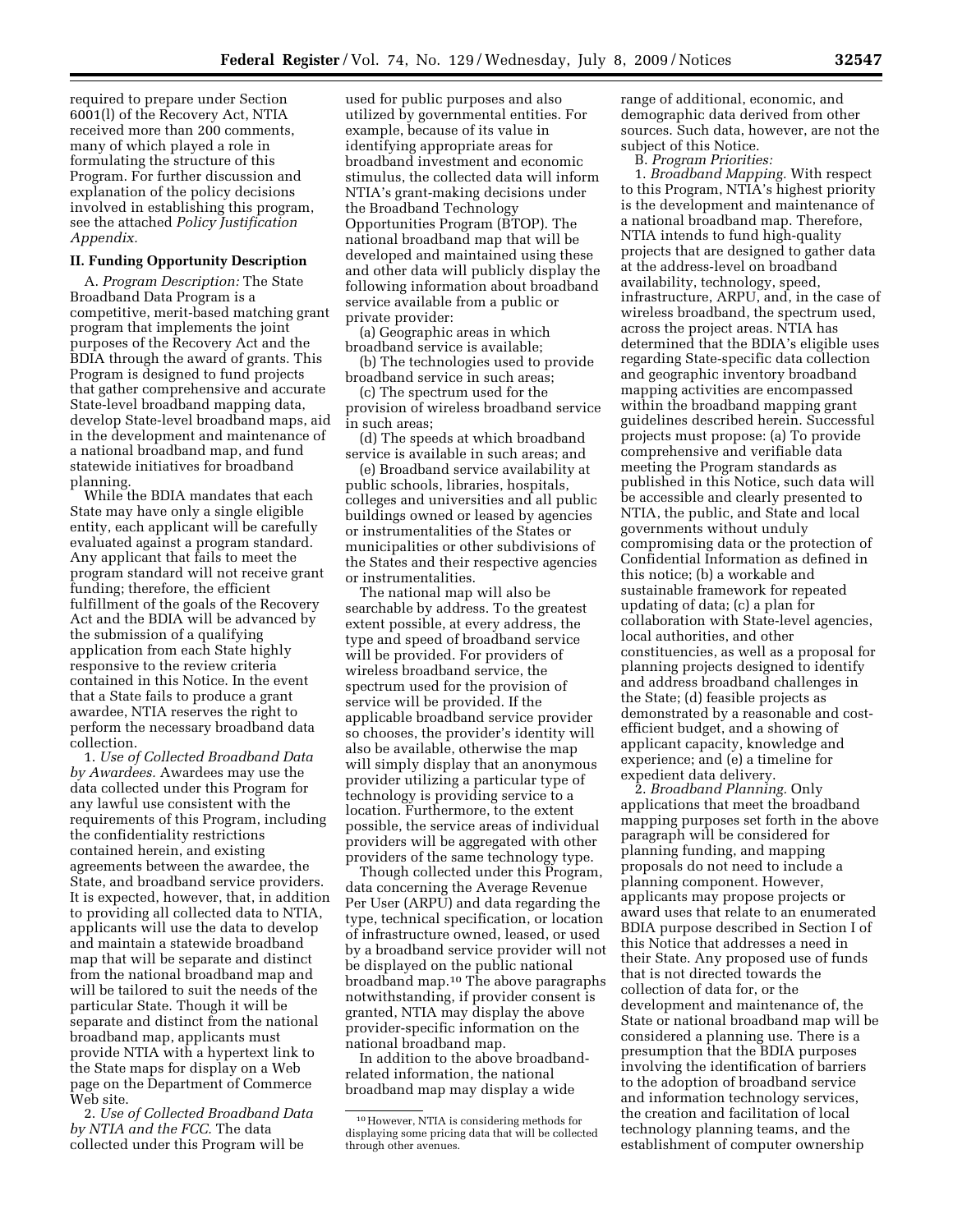and Internet access programs are not mapping-related and therefore are only eligible for broadband planning funding. However, applicants may demonstrate in their applications how a use under such categories will inform the collection of broadband data or development of State and national broadband maps. Broadband planning funds will be limited, and broadband planning-related uses under any grant application budget may not exceed \$500,000.

C. *Review and Selection Processes:*  The review process involves the three stages outlined below. NTIA anticipates that the processing and selection of applications for funding will require one (1) month from the date of submission.

1. *Eligibility.* Upon receipt, NTIA will screen applications for factors determining eligibility as described in the section entitled "Eligibility Information'' below. In the case that NTIA determines that an application fails to address adequately any eligibility criteria before the application deadline, NTIA may alert the applicant of such deficiency and the applicant may revise such application before the application deadline to comply with Program requirements. However, NTIA has no affirmative obligation to notify applicants of a deficient application and will not be held responsible for any deficiencies that are not remedied in a timely manner.

2. *Technical Review.* Each eligible application will be reviewed by a panel of at least three peer/expert reviewers who have demonstrated expertise in both the programmatic and technological aspects of the Program. The peer/expert review panel members will individually evaluate applications according to the review criteria provided in Section VII of this Notice and provide ratings to the Program staff. Each peer/expert reviewer will be required to sign and submit a nondisclosure and confidentiality form to prevent the dissemination of Confidential Information, and to prevent financial and other conflicts of interest.

3. *Programmatic Review and Revision Process.* Following the Technical Review, each eligible application will be reviewed by Program staff for policy determinations and conformity with programmatic goals. Program staff will analyze applications considered for award to assess: (a) Whether a proposed project meets the Program's funding constraints; (b) the eligibility of costs and matching funds included in an application's budget; and (c) the extent to which an application complements or duplicates projects previously funded or

under consideration by NTIA or other Federal programs. Following this programmatic review, Program staff may contact an eligible applicant to discuss any recommended adjustments or revisions to their applications necessary to better meet Program goals. Revisions are intended to resolve any differences that exist between the applicant's original request and what the State Broadband Data Program proposes to fund and, if necessary, to clarify items in the application. Staff may also request additional corroborating documentation from applicants. These documents will be reviewed by Program staff with the support of external engineering, design, information technology, geographic information systems, broadband, and other subjectmatter experts to evaluate the consistency of the applications with the supporting documents and ensure that applications merit State Broadband Data Program awards.

Upon the conclusion of the programmatic review and revision process, each application will continue through the selection process. The Program Director will prepare and present a slate of recommended grant awards to the Associate Administrator for review and approval. The Program Director's recommendations and the Associate Administrator's review and approval of those recommendations will take into account the selection factors listed below.

Upon approval by the Associate Administrator, the Program Director's recommendations will be presented to the Selecting Official, the Assistant Secretary. The Assistant Secretary selects the applications for grant award, taking into consideration the Program Director's recommendations and the degree to which the slate of applications, taken as a whole, satisfies the selection factors described below and the Program's stated purposes as set forth in the section entitled ''Program Description.''

The Selecting Official will issue awards after considering the following selection factors:

(a) The evaluations of the peer/expert reviewers;

(b) The analysis of Program staff; (c) The degree to which the proposed grants meet the Program's purpose as described in this Notice;

(d) Avoidance of redundancy and conflicts with the initiatives of other Federal agencies; and

(e) The availability of funds.

#### **III. Definitions**

For the purposes of this Program, NTIA has adopted the following

definitions for the State Broadband Data Program, many of which were developed for BTOP, pursuant to Recovery Act Section 6001(a). Applicants for these grants should refer to the following definitions when completing their applications:

*Applicant.* An entity requesting approval for an award under this Notice.

*ARPU.* Average Revenue Per User. Average Revenue Per User for this Program is as defined in the *Technical Appendix.* 

*Assistant Secretary.* The Assistant Secretary for Communications and Information, National Telecommunications and Information Administration, Department of Commerce, or the Assistant Secretary's designee.

*Associate Administrator.* The Associate Administrator of the National Telecommunications and Information Administration, Department of Commerce/the Director of the Office of Telecommunications and Information Applications, or the Associate Administrator's designee.

*Available.* Broadband service is ''available'' to an end user at an address if a broadband service provider does, or could, within a typical service interval (7 to 10 business days) without an extraordinary commitment of resources, provision two-way data transmission to and from the Internet with advertised speeds of at least 768 kilobits per second (kbps) downstream and at least 200 kbps upstream to the end user at the address.

*Award.* A grant made under this Notice by NTIA.

*Awardee.* A recipient of an Award under this Notice; a grantee.

*Broadband.* Data transmission technology that provides two-way data transmission to and from the Internet with advertised speeds of at least 768 kilobits per second (kbps) downstream and at least 200 kbps upstream to end users, or providing sufficient capacity in a middle mile project to support the provision of broadband service to end users within the project area.

*Broadband Service.* The provision of broadband on either a commercial or non-commercial basis.

*BTOP.* The Broadband Technology Opportunities Program, administered by NTIA, under Section 6001 of the Recovery Act.

*Community Anchor Institutions.*  Schools, libraries, medical and healthcare providers, public safety entities, community colleges and other institutions of higher education, and other community support organizations and entities.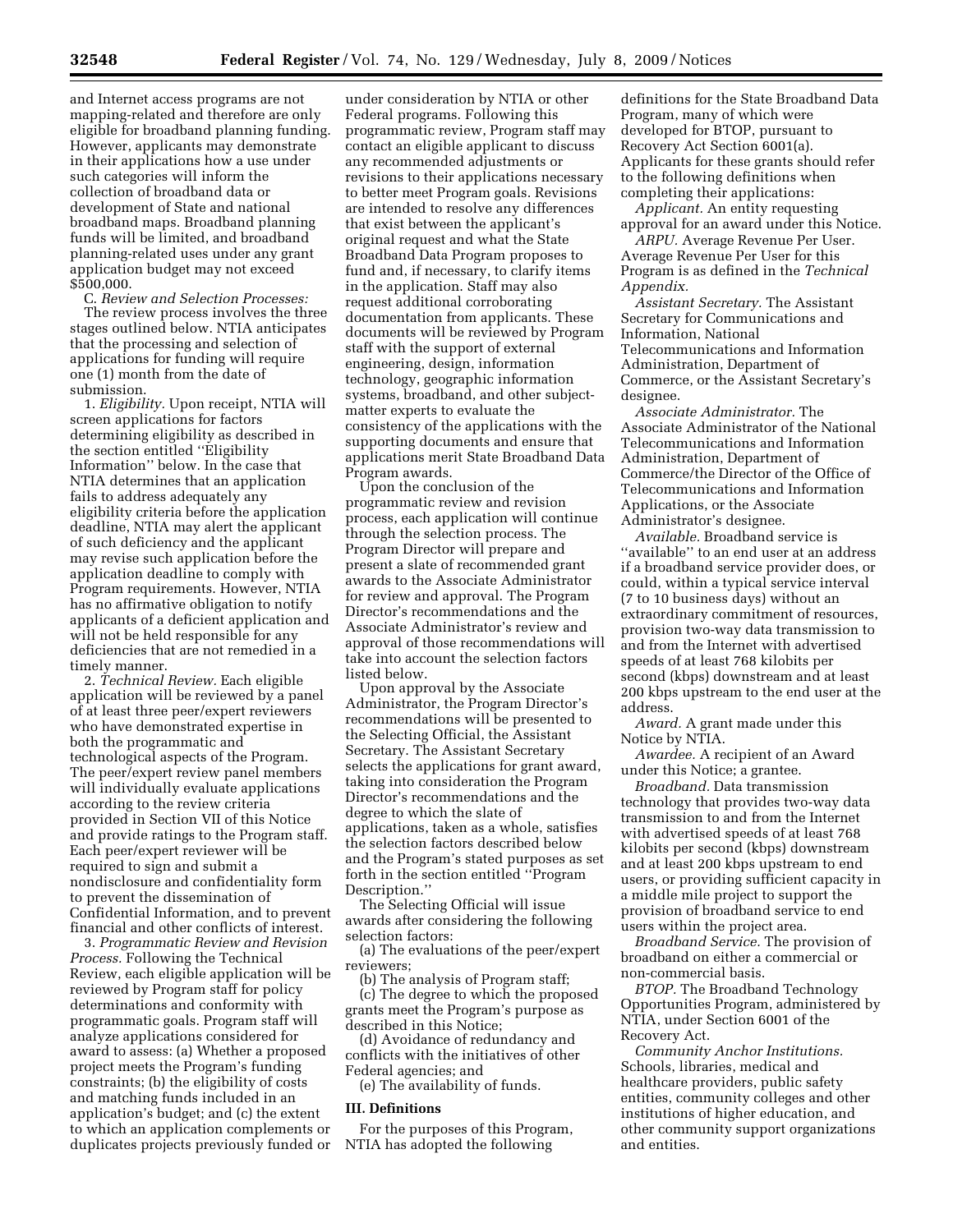*Confidential Information.* Any information, including trade secrets, or commercial or financial information, submitted under this Program that: (1) Identifies the type and technical specification of infrastructure owned, leased, or used by a specific broadband service provider; (2) identifies the average revenue per user (ARPU) for a specific broadband service provider; or (3) explicitly identifies a broadband service provider in relation to its specific Service Area or at a specific Service Location. For example, a broadband service provider's specific service ''footprint'', as identified with such provider, will be considered Confidential Information for the purposes of this Program and will either (a) be aggregated with other available providers of the same technology type before being published in the national broadband map, in which case the map would only display the aggregated list of providers that have consented to have their names displayed for such service area; or (b) in the absence of other providers of the same technology type with which a provider's specific service ''footprint'' can be aggregated, be displayed without providing the provider's identity, unless the provider gives its consent. NTIA and the FCC may otherwise aggregate, combine or mask broadband service provider data, and take other steps so as to make such data suitable for public release.

Notwithstanding the foregoing, Confidential Information, as defined herein and as provided as part of a project funded under this Program, will not be made publicly available, pursuant to the limitations set forth in the BDIA, except as required by applicable law or judicial or administrative action or proceeding, including the Freedom of Information Act requirements.11

*Data.* Statistics, figures, descriptions, maps, geographic coordinates, or other such information relating to the provision of broadband services.

*End User.* A residential or business party, institution or State or local government entity, including a Community Anchor Institution, that may use broadband service for its own purposes and that does not resell such service to other entities or incorporate such service into retail Internet-access services. Internet Service Providers (ISPs) are not ''end users'' for this purpose.

*In-Kind Contribution.* Qualifying noncash donations, including third-party in-kind contributions, of property, goods or services, which benefit a

Federally assisted project, and which may count toward satisfying the non-Federal matching requirement. See the section entitled ''Eligibility Information'' below for a full discussion of the Program's treatment of in-kind contributions and the Federal structure for determining when a contribution qualifies.

*Pre-Award Costs.* Reasonable costs incurred after the enactment of the Recovery Act (February 17, 2009) but prior to the effective date of the award directly pursuant to and in anticipation of the award where such costs are necessary to comply with the proposed delivery schedule or period of performance. Such costs are allowable only to the extent that they would have been allowable if incurred after the date of the award, and only with the written approval of NTIA.

*Recovery Act.* The American Recovery and Reinvestment Act of 2009, Public Law 111–5, 123 Stat. 115 (2009).

*Rural Area.* Any area, as confirmed by the latest decennial census of the Bureau of the Census, which is not located within: (i) A city, town, or incorporated area that has a population of greater than 20,000 inhabitants; or (ii) an urbanized area contiguous and adjacent to a city or town that has a population of greater than 50,000 inhabitants. For purposes of the definition of rural area, an urbanized area means a densely populated territory as defined in the latest decennial census of the U.S. Census Bureau.

*Secretary.* The Secretary of Commerce.

*Service Area.* The entire area within which an existing service provider offers broadband service.

*Service Location.* The specific geographic point or location at which a service provider offers broadband service, such as a specific residence or business.

*State.* A State, the District of Columbia, or a territory or possession of the United States. For the purposes of the designation of an eligible entity, the term ''State'' will be interpreted to mean the Governor or in the absence of a designation by the Governor, the Legislature, officer, or executive agency within the State that the Governor or State Constitution authorizes to take binding action for the State. In the case State, the District of Columbia, or a territory or possession of the United States, the terms Governor, Legislature or State Constitution shall mean their respective functional equivalents.

*Substantially Complete Data Set.* A data set is substantially complete when it contains data on broadband services

provided by (a) 70 percent of broadband service providers in a State; (b) to 80 percent of households in a State; (c) to 90 percent of households in rural areas of the State; and (d) to 95 percent of public Community Anchor Institutions.

*Underserved Area.* An area composed of one or more contiguous census blocks meeting certain criteria that measure the availability of broadband service and the level of advertised broadband speeds.12 Specifically, an area is underserved if at least one of the following factors is met, though the presumption will be that more than one factor is present: (i) No more than 50 percent of households in the service area have access to facilities-based terrestrial broadband service at greater than the minimum broadband transmission speed (set forth in the definition of broadband above); (ii) no fixed or mobile broadband service provider advertises broadband transmission speeds of at least three megabits per second (''mbps'') downstream in the area; or (iii) the rate of broadband subscribership for the area is 40 percent of households or less.13 A household has access to broadband service if the household can readily subscribe to that service upon request.

*Unserved Area.* An area composed of one or more contiguous census blocks where at least 90 percent of households in the service area lack access to facilities-based terrestrial broadband service, either fixed or mobile, at the minimum broadband transmission speed (set forth in the definition of broadband above). A household has access to broadband service if the household can readily subscribe to that service upon request.

### **IV. Award Information**

A. *Funding Availability and Estimated Funding:* The Recovery Act authorizes NTIA to expend up to \$350 million for the purposes of developing and maintaining a broadband inventory map and pursuant to the BDIA.14 NTIA expects grant awards to range between \$1.9 million and \$3.8 million per State for the mapping portion of each project,

 $^{\rm 13}$  These criteria conform to the two distinct components of the BIP and BTOP categories of eligible projects—Last Mile and Middle Mile.

14Recovery Act, Title II, Div. A. 123 Stat. at 128.

<sup>11</sup>BDIA § 106(h), 122 Stat. at 4101.

<sup>12</sup>Census blocks are the smallest geographic areas for which the U.S. Bureau of the Census collects and tabulates decennial census data. Census blocks are formed by streets, roads, railroads, streams and other bodies of water, other visible physical and cultural features, and the legal boundaries shown on Census Bureau maps. Census data at this level serve as a valuable source for small-area geographic studies. See the Census Bureau's Web site at *http://www.census.gov* for more detailed information on its data gathering methodology.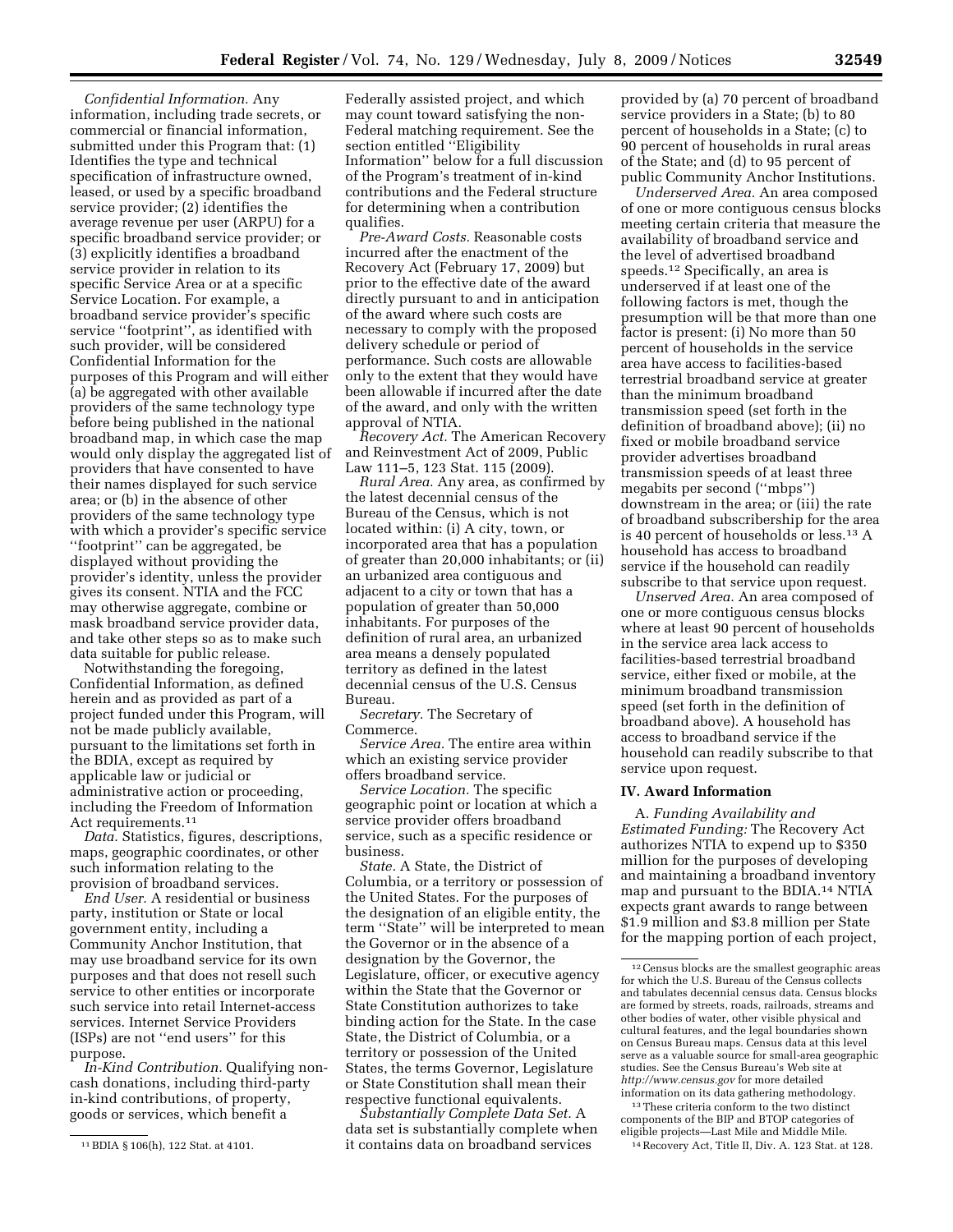and up to \$500,000 for the planning portion of each project. The exact size of any award will depend on the specifics of each project, the quality of each project as determined in NTIA's review, as well as demographic and geographic features unique to each State. Project budgets will be carefully reviewed to ensure that they are appropriate given the specifics of the project and the project State. Fiscally irresponsible budgets will be detrimental to an application. Any funds not expended under this Program will be reallocated to BTOP purposes.

Publication of this Notice does not obligate NTIA to award any specific project or obligate all or any parts of any available funds.

B. *Award Period:* All awards under this Program must be made no later than September 30, 2010. The period of performance will be five (5) years from the date of award.

C. *Type of Funding Instrument:* Grant.

#### **V. Eligibility Information**

A. *Eligible Applicants:* Pursuant to the BDIA, eligible recipients of State Broadband Data Program grants are:

(a) Entities that are either (i) an agency or instrumentality of a State, or a municipality or other subdivision (or agency or instrumentality of a municipality or other subdivision) of a State; (ii) a nonprofit organization that is described in Section  $501(c)(3)$  of the Internal Revenue Code of 1986 and that is exempt from taxation under Section 501(a) of such Code; or (iii) an independent agency or commission in which an office of a State is a member on behalf of the State; and

(b) The single eligible entity in the State that has been designated by the State to receive a grant under this section.15

*Matching Funds and Cost Sharing Requirements:* Awardees under this Program will be required to provide and document at least 20 percent non-Federal matching funds toward the total eligible project cost.16 Applicants must document their capacity to provide matching funds. Matching funds may be in the form of either cash or in-kind contributions consistent with 15 CFR 14.23, 24.3, and 24.24. Certain preaward costs may be credited towards an

applicant's matching funds requirements. As provided in 48 U.S.C. 1469a, the requirement for local matching funds under \$200,000 (including in-kind contributions) is waived for the Territorial governments in Guam, American Samoa, the U.S. Virgin Islands, and the Commonwealth of the Northern Mariana Islands. Grant funds under this Program will be released in direct proportion to the documented expenditure of matching funds.

*In-Kind Contributions.* In-kind contributions, which include third-party in-kind contributions, are non-cash donations of property, goods or services, which benefit a Federally assisted project, and which may count toward satisfying the non-Federal matching requirement when they meet certain criteria.17 The rules governing allowable in-kind contributions are very detailed and encompass a wide range of properties and services. NTIA encourages grant applicants to consider thoroughly potential sources of in-kind contributions which, depending on the particular property or service and the cost principles applicable to the applicants' organization type, could include: employee or volunteer services; equipment; supplies; indirect costs;18 computer hardware and software; use of facilities; expenditures for existing programs presented as part of the project proposal under this Program. In addition, applicants may propose as inkind contributions the ascertainable fair market value of data previously collected and related to the BDIAeligible uses under this Program. If data previously collected is to be claimed as an in-kind contribution, applicants must provide a basis for estimating fair market value, including but not limited to the documented costs incurred for data collection. NTIA reserves the right at its discretion to provide in-kind credit for an amount different than that claimed by the applicant.

18Reasonable indirect costs may be included as part of cost sharing or matching only with the prior approval of NTIA. The amount of indirect charges allocated to the budget is based on an applicant's indirect cost rate. An applicant may already have an indirect cost rate negotiated with a Federal agency, in which case, that rate may be applied to the applicant's grant if it is current. If it is not current, the applicant will need to update it. If an applicant does not have a negotiated rate, but would like to include indirect costs, the applicant will need to establish a rate with the Department of Commerce.

B. *Confidentiality Requirements:* The BDIA requires that to be eligible to receive a grant under this Program, entities must agree to treat any matter that is a trade secret, commercial or financial information, or privileged or confidential, as a record not subject to public disclosure except as otherwise mutually agreed to by the broadband service provider and the entity.19 As a condition of grant funding under this Program, awardees may not agree to a more restrictive definition of Confidential Information than the definition adopted by this Program.

*Nondisclosure Agreements.* As a measure to protect the confidential or proprietary nature of the information received from broadband service providers and other organizations during the data collection phase, awardees may execute nondisclosure agreements (consistent with applicable law) that require the awardees to treat any matter that is a trade secret, commercial or financial information, or privileged or confidential, as a record not subject to public disclosure except where mutually agreed upon by the information provider and the awardee, *provided, however,* that any such nondisclosure restriction (a) will not restrict the providing of all data collected under this Program to NTIA, nor (b) restrict NTIA's use of such data as contemplated under this Notice (including sharing such data with the FCC or other Federal agencies).

To the extent required by law, NTIA agrees that it will not publicly disclose any Confidential Information, as defined herein, provided to it by an applicant or awardee under this Program. Providing Confidential Information to the FCC, or other Federal agencies as necessary, shall not constitute public disclosure. In any disclosure to the FCC or other Federal agencies, NTIA will request that such agency make no further disclosure of the Confidential Information except as required by applicable law or judicial or administrative action or proceeding.20

C. *Information Provided:* In order to be eligible for a grant under this Program, each applicant must agree to provide NTIA with broadband data, of

<sup>15</sup>BDIA § 106(i)(2)(B), 122 Stat. at 4102.

<sup>16</sup>BDIA § 106(c)(2), 122 Stat. at 4099. Generally, Federal funds may not be used as matching funds except as provided by Federal statute. *See* ''Uniform Administrative Requirements for Grants and Agreements with Institutions of Higher Education, Hospitals, Other Non-profit, and Commercial Organizations,'' 15 CFR 14.23(a)(5); *see also*  ''Uniform Administrative Requirements for Grants and Cooperative Agreements to State and Local Governments,'' 15 CFR 24.24(b)(1).

<sup>17</sup> 15 CFR 14.23, 24.3, 24.22, 24.24. *See also* OMB Circular A–87, ''Cost Principles for State, Local and Indian Tribal Governments'' (Rev. May 10, 2004), OMB Circular A–122, Cost Principles for Non-Profit Organizations (Rev. May 10, 2004), and 48 CFR pt. 31, ''Contract Cost Principles and Procedures.''

<sup>19</sup>BDIA §§ 106(c)(3) and 106(h)(2), 122 Stat. at 4101–2 (This requirement applies only to information submitted by the FCC or a broadband provider to carry out the provisions of the BDIA and shall not otherwise limit or affect the rules governing public disclosure of information collected by any Federal or State entity under any other Federal or State law or regulation).

<sup>20</sup>The provisions of this section notwithstanding, all information submitted by an applicant or awardee to NTIA for the purposes of this Program will be subject to Freedom of Information Act requirements under 5 U.S.C. 552.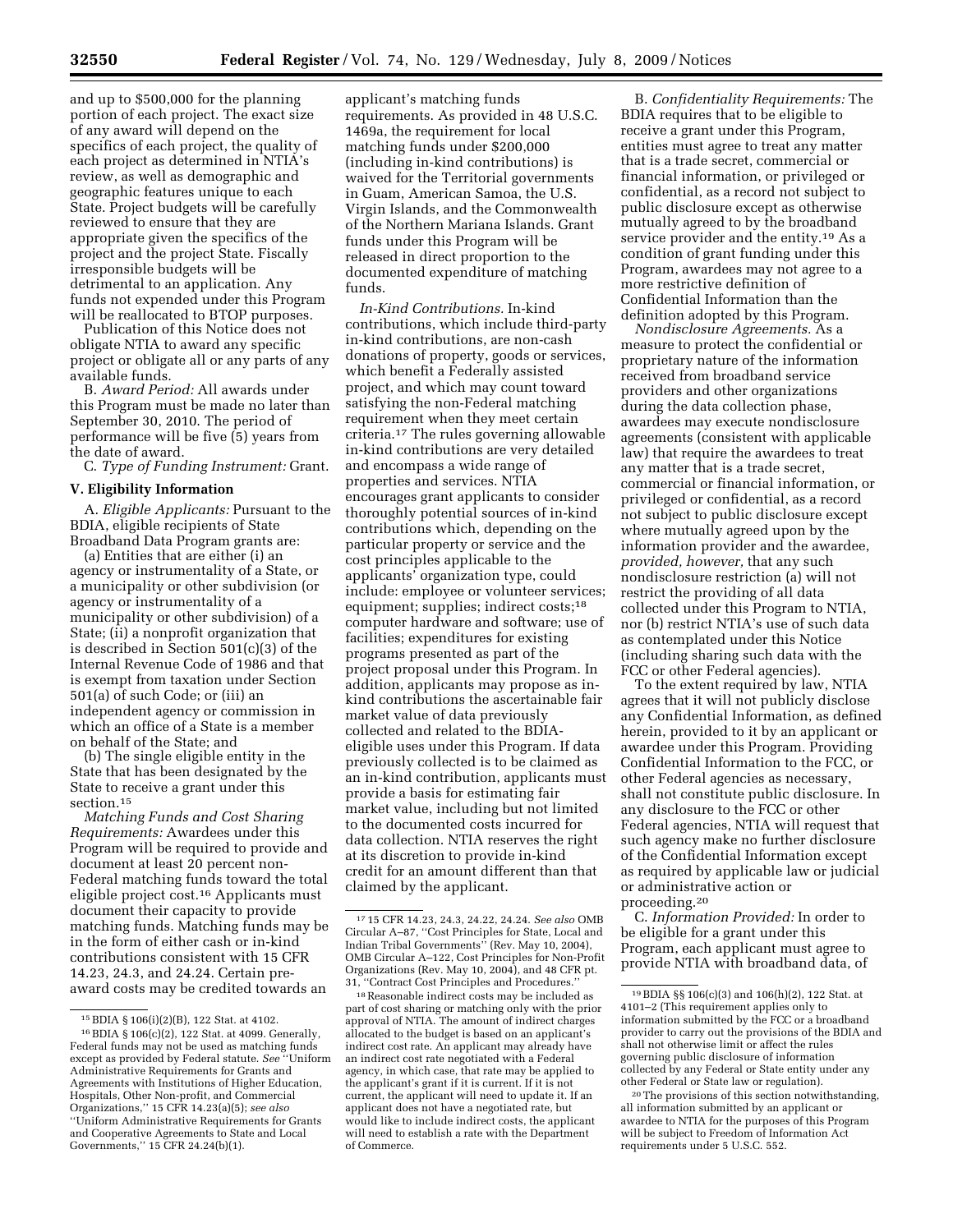the type and in the format provided in the *Technical Appendix,* from all commercial or public providers of broadband service in their respective States, including, but not limited to, commercial or public providers of broadband service to Indian tribes (as defined in Section 4 of the Indian Self-Determination and Education Assistance Act 21), Native Hawaiian organizations, Community Anchor Institutions or agencies or instrumentalities of the States, or municipalities or other subdivisions of the States and their respective agencies or instrumentalities.

In no case, however, are applicants required to propose collecting data on broadband service provided by the Federal government or any agencies or instrumentalities of the Federal government or broadband service provided on property owned or leased by the Federal government or any agencies, or instrumentalities of the Federal government.

Failure to agree to collect the required data will render an applicant ineligible for funding under this Program.

D. *Participation Limit:* This is a new program and no activities have been funded under it as of the date of this Notice. BDIA stipulates that no Statedesignated entity may receive a grant under this Program to fund activities described above if that entity, or another entity designated by that State, obtained prior grant awards under this section to fund the same activities in that State in each of the previous four (4) consecutive years.22 Because the Recovery Act requires the obligation of all funds by September 30, 2010, NTIA does not anticipate any situations where a violation of this provision could occur.

E. *Funding Restrictions:* 

1. *Eligible Costs.* Grant funds must be used only to pay for eligible costs. Under this Notice, eligible costs are governed by the Federal cost principles identified in the applicable OMB circulars and in the Program's authorizing legislation.23 In addition,

by institutions of higher education is determined in accordance with the provisions of OMB Circular A–

costs must be reasonable, allocable, necessary to the project, and comply with the funding statute requirements. Neither mapping nor planning projects may include any construction costs.

2. *Recovery Act-Specific Restrictions.*  The Recovery Act imposes an additional limitation on the use of funds expended or obligated from appropriations made pursuant to its provisions. Specifically, for purposes of this Notice, none of the funds appropriated or otherwise made available under the Recovery Act may be used by any State or local government, or any private entity, for any casino or other gambling establishment, aquarium, zoo, golf course, or swimming pool.24

### **VI. Application and Submission Information**

A. *Address To Request Application Package:* To ensure a successful submission, applicants must apply for State Broadband Data Program funding through the online Grants.gov system through the Authorized Organization Representative (AOR). Grants.gov, an e-Government initiative, is a ''storefront'' that provides a unified process for all seekers of Federal grants to find funding opportunities and apply for funding. If applicants have previously used Grants.gov, the existing account may be used for the State Broadband Data Program. States that have not previously submitted an application through Grants.gov are strongly encouraged to initiate the registration process as soon as possible. Instructions are available on the Grants.gov Web site (*http:// www.grants.gov*). Application forms and instructions are also available at Grants.gov. To access these materials, go to *http://www.grants.gov,* select ''Apply for Grants,'' and then select ''Download Application Package.'' Enter the CFDA and/or the funding opportunity number located on the cover of this announcement. Select ''Download Application Package,'' and then follow the prompts. To download the instructions, go to ''Download Application Package'' and select ''Instructions.'' Applicants should visit Grants.gov prior to filing their

24Recovery Act § 1604, 123 Stat. at 303.

applications so that they fully understand the process and requirements. Failure to properly register and apply for State Broadband Data Program funds by the deadlines may result in forfeiture of the grant opportunity. Applications are accepted until the deadline and processed as received. Applications submitted by hand delivery, mail, e-mail or facsimile will not be accepted.

B. *Registration:* 

1. *DUNS Number.*—All applicants must supply a Dun and Bradstreet Data Universal Numbering System (DUNS) number. Applicants can receive a DUNS number at no cost by calling the dedicated toll-free DUNS number request line at 1–866–705–5711 or via the Internet at *http:// www.dunandbradstreet.com*.

2. *Central Contractor Registration (CCR).* All applicants must provide a CCR (CAGE) number evidencing current registration in the Central Contractor Registration (CCR) database. If the applicant does not have a current CCR (CAGE) number, the applicant must register in the CCR system available at: *http://www.ccr.gov/ StartRegistration.aspx*.

C. *Content and Form of Application Submitted Through Grants.gov:* The following is a list of required application forms:

• Standard Form 424, Program Abstract/Program Narrative;

• Standard Form 424, Application for Federal Assistance;

• Standard Form 424A, Budget Information—Non-Construction Programs;

• Standard Form 424B, Assurances— Non-Construction Programs;

• Standard Form LLL, Disclosure of Lobbying Activities;

• CD–511 Certification Regarding Lobbying; and

• Letter of State Designation.

*Program Narrative.* The applicant must complete a Program Narrative including responses to the five review criteria listed in Section VII (A) and listed below.

The Narrative should begin with an introduction that serves as an Executive Summary of the project. It should be a brief, straightforward statement of what the application proposes to accomplish.

The Narrative should also include a description of all unserved and underserved areas in their State as defined herein, to the extent they are known, and a prioritization for the allocation of grant funds within that

<sup>21</sup> 25 U.S.C. 450(b).

<sup>22</sup>BDIA § 106(f), 122 Stat. at 4101.

<sup>23</sup>The government has established a set of Federal principles for determining eligible or allowable costs. Allowability of costs will be determined in accordance with the cost principles applicable to the entity incurring the costs. Thus, allowability of costs incurred by State, local or Federallyrecognized Indian tribal governments is determined in accordance with the provisions of OMB Circular A–87, ''Cost Principles for State, Local and Indian Tribal Governments.'' The allowability of costs incurred by non-profit organizations is determined in accordance with the provisions of OMB Circular A–122, ''Cost Principles for Non-Profit Organizations.'' The allowability of costs incurred

<sup>21, &#</sup>x27;'Cost Principles for Educational Institutions.'' The allowability of costs incurred by hospitals is determined in accordance with the provisions of Appendix E of 45 CFR pt. 74, ''Principles for Determining Costs Applicable to Research and Development under Grants and Contracts with Hospitals.'' The allowability of costs incurred by commercial organizations and those non-profit organizations listed in Attachment C to Circular A– 122 is determined in accordance with the provisions of the Federal Acquisition Regulation (FAR) at 48 CFR pt. 31. *See* 15 CFR 14.27, 24.22 (governing the Department of Commerce's implementation of OMB requirements).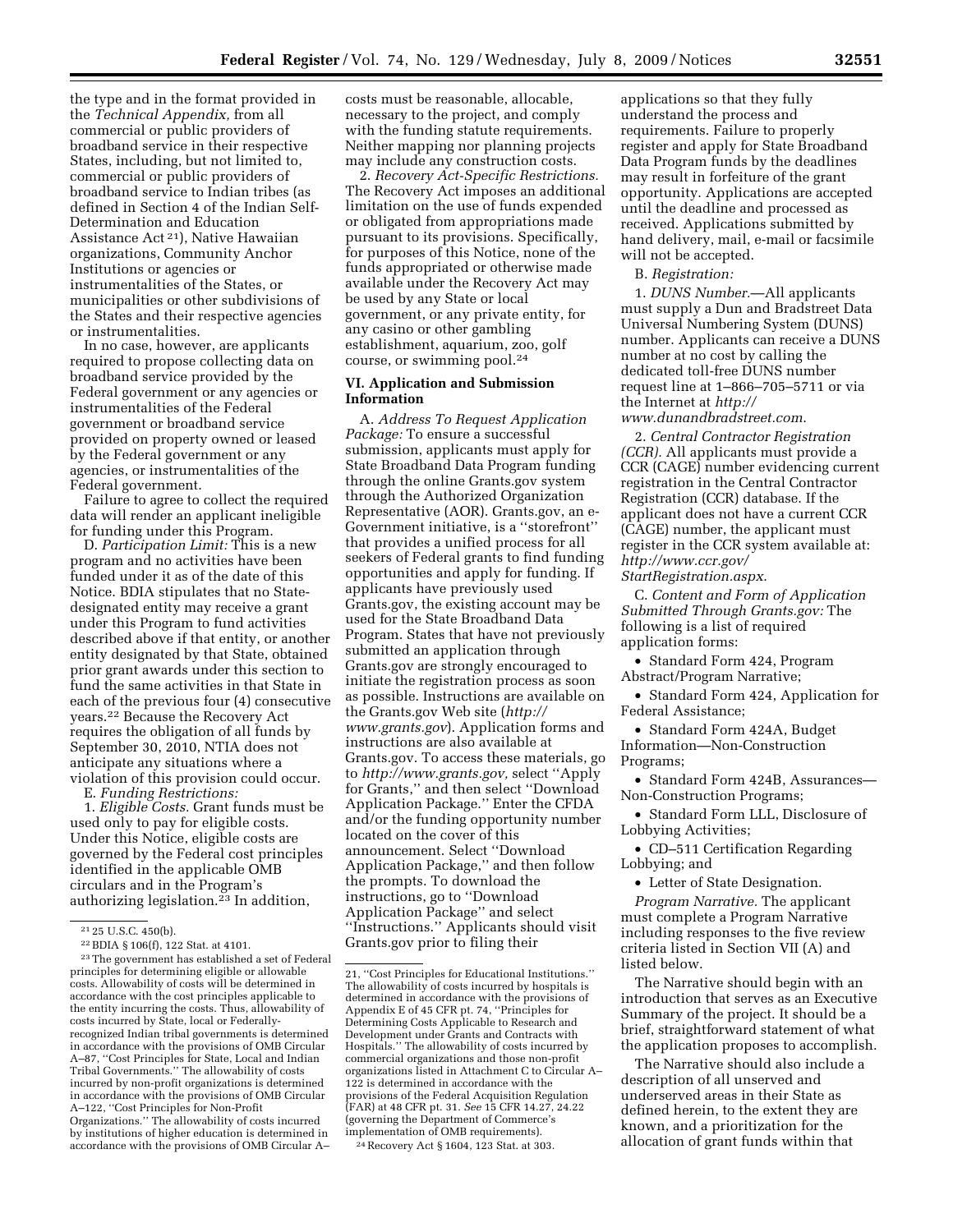State for projects in or affecting the State.25

The Narrative should then address the five review criteria in separate sections of the Narrative. Applicants should address the five criteria in the following order and each section should be labeled with the name of the criterion being discussed to help the reviewers who evaluate the application. Any exhibits, maps, timelines, or spreadsheets should be placed within the appropriate section of the narrative. 1. *Data:* 

(a) *Data Gathering.* Applicants must provide a comprehensive description of how the applicant plans to obtain all data required under the *Technical Appendix* from commercial or public providers, as applicable (such description should identify general or specific methods, or legal authorities upon which applicants will rely to obtain the required data). Applicants should refer to specific data elements in the Technical Appendix when appropriate as part of their narrative.

(b) *Accuracy and Verification.*  Applicants must provide a description of what methods the applicant intends to employ to verify data accuracy.

(c) *Accessibility.* Applicants must provide a description of how the State's broadband data will be publicly accessible, clearly presented, and easily understood by the public, government and the research community. Applicants must also describe the applicant's proposed State-level map.

(d) *Security and Confidentiality.*  Applicants must provide a description of what methods the applicant intends to employ to ensure both transparency of process and protection of collected data, including Confidential Information as defined herein.

2. *Project Feasibility:* 

(a) *Applicant Capabilities.* Applicants must provide a detailed budget narrative providing detailed description of proposed project costs (including a detailed description of any proposed expenditures for the purchase of computer hardware, software, other information systems or the compensation of information technology personnel that will be used to collect and store all required data) and describing any proposed sources of inkind match. The budget narrative must provide sufficient explanation of each budget category in order to establish the need for the funds in each category, and the basis for figures used. The budget narrative must be accompanied by a

25Applicants may illustrate such known unserved areas through submission of a map. spreadsheet supporting how the budget request was calculated.

Applicants that include requests for Broadband Planning activities within their application must provide a separate budget narrative and spreadsheet for the planning portion of their request.

All applicants must demonstrate that they have the ability to secure the funding necessary to meet the required 20 percent non-Federal matching contribution.

(b) *Applicant Capacity, Knowledge and Experience.* Applicants must provide a description of applicant qualifications, including knowledge and experience of the applicant and the associated project personnel with conducting projects of similar scope and scale, including dealing with broadband or telecommunications technology, overseeing the projects that collect broadband or telecommunicationsrelated data, or Geographic Information System (GIS) data.

3. *Expedient Data Delivery:* 

Applicants must provide a timeline for major project goals, including anticipated dates of data delivery. This timeline should be ambitious and designed to facilitate the delivery of all data required by the *Technical Appendix.* NTIA will have a preference for the provision of a substantially complete set of availability data by November 1, 2009. Applicants that cannot provide a substantially complete set of availability data by November 1, 2009, may propose to provide an alternative data set by that date. Applicants must demonstrate that they have the ability to complete the project requirements within the proposed timeline, including the requirements to provide a substantially complete set of all broadband mapping data on or before February 1, 2010 and to complete such data collection by March 1, 2010. All data provided in the first collection should be accurate as of June 30, 2009.

4. *Process for Repeated Data Updating:* 

Applicants must provide a description of what methods the applicant intends to use to provide for repeated updating of data on at least a semi-annual basis continuing for at least five (5) years after the date of the initial collection.26

5. *Planning and Collaboration:*  Applicants must provide a description of how the applicant intends to collaborate with State-level agencies and local authorities in carrying out the mapping effort. Applicants that include a planning component must provide a description and justification on how well the proposed planning process will address one or more of the projects identified earlier in the BDIA.

The narrative should be no longer than forty (40) pages in length, single spaced in 12 point Times New Roman font (or equivalent).

*Letter of State Designation.* This letter, signed by the Governor or equivalent chief executive of the State, or his duly authorized designee, affirms that the applicant is the single eligible entity in the State that has been designated by the State to receive a grant under this Program.

D. *Submission Dates and Times:* All applications must be submitted between July 14, 2009 at 8 a.m. ET and 11:59 p.m. ET on August 14, 2009. The electronic application system at Grants.gov will provide a date and time stamped confirmation number that will serve as proof of submission.

E. *Material Representations:* The application, including certifications, and all forms submitted as part of the application will be treated as a material representation of fact upon which NTIA will rely in awarding grants.

F. *Material Revisions:* No material revision will be permitted for any applicant after the submission deadline.

#### **VII. Application Review Information**

A. *Evaluation Criteria:* NTIA will evaluate applications for Mapping Grants on the basis of the following criteria. The relative weight of each criterion is identified in parenthesis.

1. *Data (30%)*—All applicants will be evaluated based on the data they propose to provide to NTIA. As provided above in the section entitled ''Eligibility Information'', each applicant must agree to provide NTIA with broadband data, of the type and in the format provided in the *Technical Appendix,* from all commercial or public providers of broadband service in their respective States, including, but not limited to, commercial or public providers of broadband service to Indian tribes (as defined in Section 4 of the Indian Self-Determination and

<sup>26</sup>Broadband mapping data should be updated at least on March 1 of each year (by submitting data as of December 31 of the previous year) and at least September 1 of each year (by submitting data as of June 30 of that year). Because the initial data collection is due on February 1, 2010, the next update will be due on September 1, 2010 but should include data accurate as of both December 31, 2009 and June 30, 2010, after which, the

collections will follow the specified schedule. For the purposes of this program, an update will be deemed to be a verification of existing data and a collection of any additional data reflecting the expansion or contraction of broadband availability since the previous data collection or update.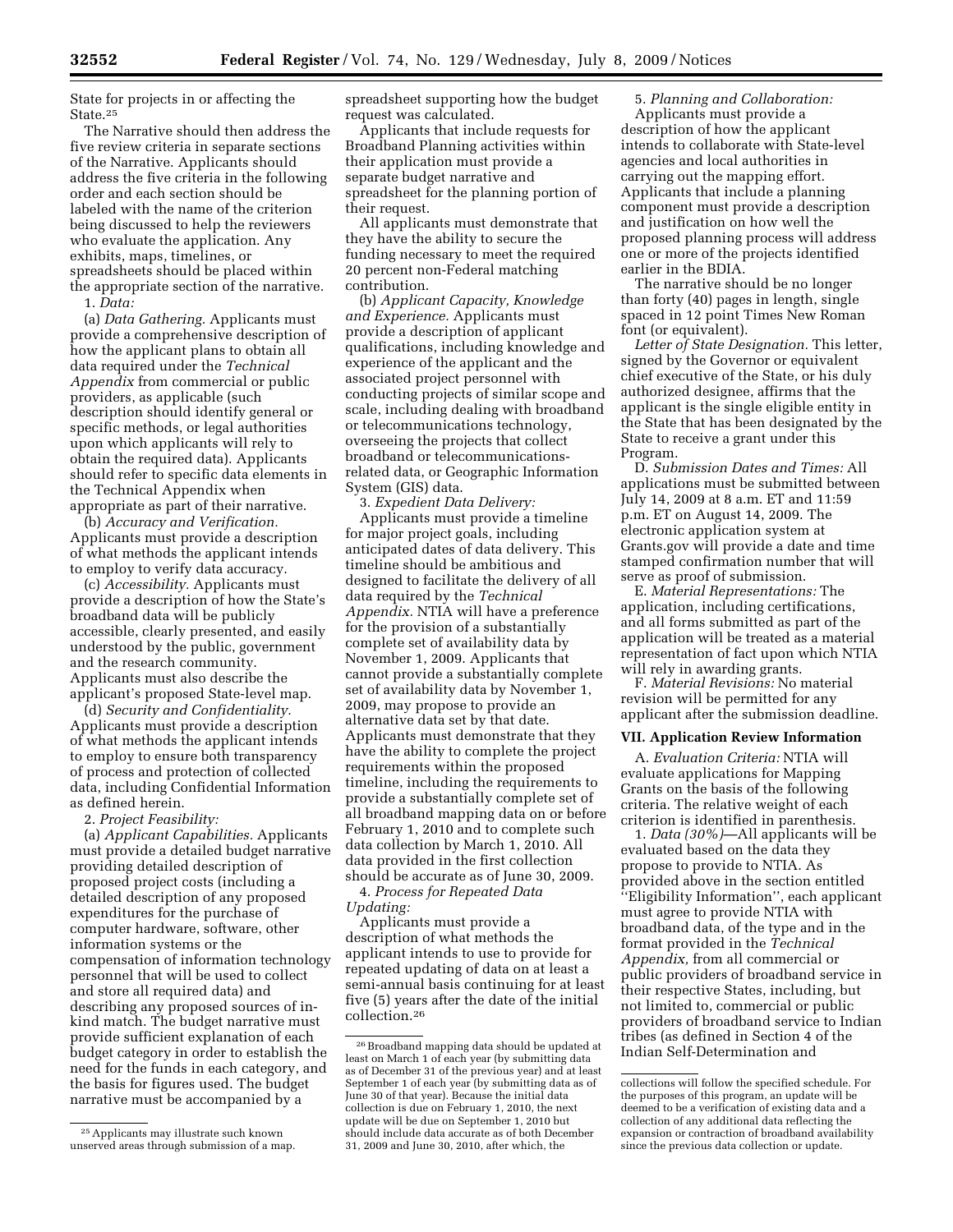Education Assistance Act), Native Hawaiian organizations, Community Anchor Institutions or agencies or instrumentalities of the States, or municipalities or other subdivisions of the States and their respective agencies or instrumentalities. Failure to agree to collect such data will render an applicant ineligible for funding under this Program. In no case, however, are applicants required to propose collecting data on broadband service provided by the Federal government or any agencies or instrumentalities of the Federal government or broadband service provided on property owned or leased by the Federal government or any agencies, or instrumentalities of the Federal government.

Reviewers will consider the following factors in scoring this criterion:

(a) Accuracy and Verification. Data accuracy is extremely important and, while NTIA recognizes that 100 percent accuracy is not possible, reviewers will carefully consider an applicant's proposed methods for verifying data.27 Also, proposed data collection methods that do not provide more than one way to determine the accuracy of availability data at any given location will not receive high scores.

(b) Accessibility*.* Applicants will be evaluated based on how the data are accessible to, clearly presented to, and easily understood by the public, including members of the research community, and local and State government, excluding any data considered to be Confidential Information, as defined in this Notice.

(c) Security and Confidentiality. Some data collected under the Program may be considered highly sensitive or confidential. Therefore, applicants must demonstrate and will be evaluated based on how well the applicant proposes to protect collected data, including Confidential Information as defined herein, while fulfilling the other criteria provided in this section.

2. *Project Feasibility (30%)*—

(a) *Budget.* This criterion evaluates whether the applicant presents a budget that is both reasonable and cost efficient, considering the full nature and scope of the project. Reviewers will also consider whether the applicant has demonstrated ability to secure the

funding necessary to meet the required 20 percent non-Federal matching contribution.

(b) Applicant Capacity, Knowledge, and Experience. Reviewers also will assess whether the applicant possesses the necessary qualifications to complete the proposed project within Program standards. In performing this assessment reviewers will consider the capacity and relevant subject matter specific knowledge and experience of the applicant and the associated project personnel with conducting projects of similar scope and scale. Reviewers will assess the qualifications and past experience of the project leaders and/or partners in dealing with broadband or telecommunications technology and in designing, implementing, and effectively managing and overseeing the projects that collect broadband or telecommunications-related data, and utilize and manage Geographic Information System (GIS) data.

3. *Expedient Data Delivery (20%)*— Applicants will be reviewed based on the timeline on which they project delivery of the initial submission of a substantially complete set of broadband mapping data. This timeline should be ambitious and designed to facilitate the delivery of all data required by the *Technical Appendix.* NTIA will have a preference for the provision of a substantially complete set of availability data by November 1, 2009. Applicants that cannot provide a substantially complete set of availability data by November 1, 2009, may propose to provide an alternative data set by that date. Applicants must demonstrate that they have the ability to complete the project requirements within the proposed timeline, including the requirements to provide a substantially complete set of all broadband mapping data on or before February 1, 2010 and to and to complete such data collection by March 1, 2010. All data provided in the first collection should be accurate as of June 30, 2009.

4. *Process for Repeated Data Updating (10%)*—The broadband landscape is rapidly changing, and both the State broadband maps and national broadband map must be able to reflect these changes. All applicants will be evaluated based on their ability to update the data at least semi-annually and on a continuing basis. Because the initial data collection is due on February 1, 2010, the next update will be due on September 1, 2010 but will collect data as of both December 31, 2009 and June 30, 2010. For all subsequent data updates, data should be updated at least on March 1 of each year (by submitting data as of December 31

of the previous year) and at least September 1 of each year (by submitting data as of June 30 of that year), so as to coincide with the Federal Communications Commission's Form 477 data collections. Applicants are expected to propose to update data for at least five (5) years from the date of award. Applicants are encouraged to consider methods of automated or direct-from-provider data input, while also considering Data Accuracy and Verification needs.

5. *Planning and Collaboration (10%)*—

(a) Collaboration. Collaboration with State-level agencies, local authorities, businesses and non-profit organizations will be a critical component of any successful data collection or mapping effort. Reviewers will carefully consider the transparency and inclusiveness of the process used to plan and execute data collection and State-level broadband mapping. Reviewers will also examine the existing relationships and proposed collaborations with necessary parties, including broadband service providers, information technology companies, mapping companies, State and local governments, geographic information agencies and councils, Community Anchor Institutions, consumer and public interest groups, Indian tribes (as defined in Section 4 of the Indian Self-Determination and Education Assistance Act), Native Hawaiian organizations, minority and vulnerable populations, industry, and other such parties and institutions.

If applicable, any applications that do not include the collection of data from Indian tribes (as defined in Section 4 of the Indian Self-Determination and Education Assistance Act), tribal lands, or Native Hawaiian organizations will not be eligible for grants.

(b) Planning. In addition to inclusiveness and collaboration, proposals including planning components will be evaluated based on how well the proposed planning process will identify service availability and gaps, analyze problems and opportunities related to broadband deployment, and determine priorities as well as resolve conflicting priorities. Planning proposals must present the following: (1) The BDIA-related purpose as listed footnote 6; (2) the problem(s) to be addressed; (3) the proposed solution; (4) the anticipated outcomes of the project; and (5) the cost of such proposal in light of the previous factors.

## **VIII. Anticipated Award Dates**

NTIA will announce the awards starting on or about September 15, 2009.

<sup>27</sup> For example, a project should propose to collect availability data by address, as required by the *Technical Appendix,* and should cross-check that data for accuracy by using at least one other metric (*e.g.,* the location and capability of local infrastructure and whether such infrastructure could realistically serve a supposed service address, on-the-ground verification or telephone survey. Each method should be used to check a statistically significant sample of all addresses, and a statistically significant sample of rural addresses).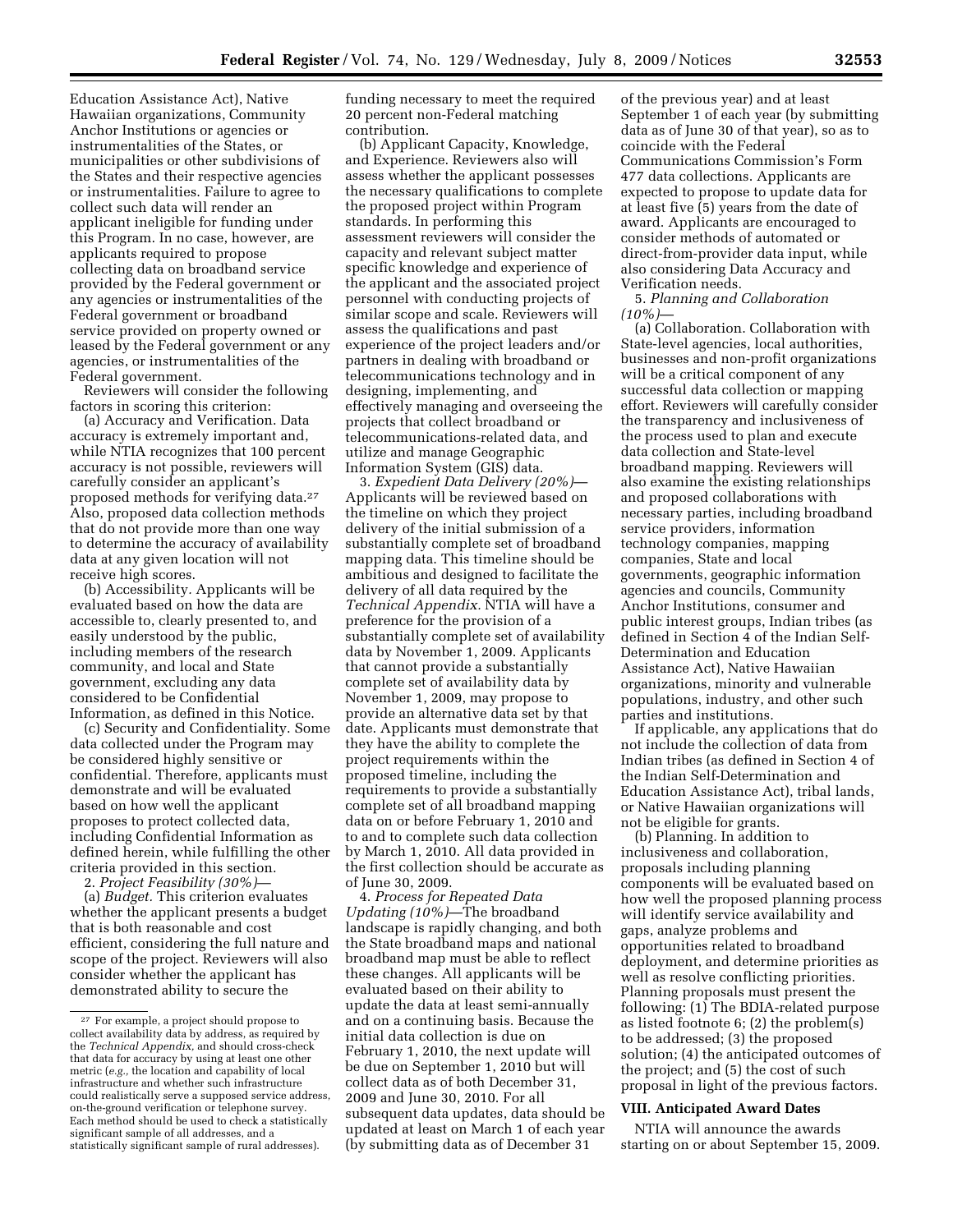NTIA will make award documents available to successful applicants within thirty (30) calendar days of the award announcement. NTIA expects compliance with all applicable documentation requirements from successful applicants within sixty (60) calendar days of award announcement.

### **IX. Award Administration Information**

A. *Award Notices:* Applicants will be notified by the Department of Commerce's Grants Officer if their applications are selected for an award. If the application is selected for funding, the Department of Commerce's Grants Officer will issue the grant award (Form CD–450), which is the authorizing financial assistance award document. By signing the Form CD–450, the awardee agrees to comply with all award provisions. NTIA will provide the Form CD–450 by mail or overnight delivery to the appropriate business office of the recipient's organization. The awardee must sign and return the Form CD–450 without modification within thirty (30) calendar days of receipt.

If an applicant is awarded funding, neither the Department of Commerce nor NTIA is under any obligation to provide any additional future funding in connection with that award or to make any future award(s). Amendment or renewal of an award to increase funding or to extend the period of performance is at the discretion of the Department of Commerce and of NTIA.

B. *Award Terms and Conditions:* 

1. *Scope.* Awardees, including all contractors and subcontractors, are required to comply with the obligations set forth in the Recovery Act and the requirements established herein. Any obligation that applies to the awardee shall extend for the life of the Federallyfunded facilities.

2. *Access to Records for Audits, Site Visits, Monitoring and Law Enforcement Purposes.* The Inspector General of the Department of Commerce, or any of his or her duly authorized representatives, and NTIA representatives, or any of their duly authorized representatives, shall have access to and the right to inspect any property or documents funded by the grant, or relating to the grant funding, of the parties to a grant, including their subsidiaries, if any, whether written, printed, recorded, produced, or reproduced by any electronic, mechanical, magnetic or other process or medium, in order to make audits, inspections, site visits, excerpts, transcripts, copies, or other examinations as authorized by law. An audit of an award may be conducted at any time.

C. *Award Conditions:* Awardees are required to comply with the Department of Commerce Financial Assistance Standard Terms and Conditions (March 8, 2008), the Department of Commerce American Recovery and Reinvestment Act Award Terms (April 9, 2009), and any Special Award Terms and Conditions that are included by the Grants Officer in the award.

#### **X. Other Information**

A. *Discretionary Awards:* The Federal Government is not obligated to make any award as a result of this announcement, and will fund only projects that are deemed likely to achieve the Program's goals and for which funds are available.

B. *Third Party Beneficiaries:* The State Broadband Data Program is a discretionary grant program that is not intended to and does not create any rights enforceable by third party beneficiaries.

C. *Recovery Act Logo:* As provided above in the section entitled ''Funding Restrictions,'' neither mapping nor planning projects may include construction costs. However, all projects that are funded by the Recovery Act, including projects under this Program, shall display signage that features the Primary Emblem throughout the construction phase. The signage should be displayed in a prominent location on site. Some exclusions may apply. The Primary Emblem should not be displayed at a size less than 6 inches in diameter.

D. *Environmental and National Historic Preservation Requirements:* All applicants seeking Federal funding may be required to provide adequate environmental information and gather information from Federal and State regulatory agencies, including the designated State Historic Preservation Officer and Indian tribes, as appropriate. Applications must comply with the National Environmental Policy Act of 1969, as amended (NEPA), and Section 106 of the National Historic Preservation Act of 1966, as amended (NHPA), and may require the submission of additional information early in the application process. Applicants will also be required to cooperate with NTIA in identifying feasible measures to reduce or avoid any identified adverse environmental impacts of their proposal. The failure to do so shall be grounds for not selecting an application. In some cases if additional information is required after an application is selected, funds can be withheld by the Grants Officer under a special award condition requiring the recipient to submit additional

environmental compliance information sufficient to enable NTIA to make an assessment on any impacts that a project may have on the environment.

NEPA's implementing regulations require NTIA to provide, as appropriate, public notice of the availability of project-specific environmental documents. Detailed information on NTIA compliance with NEPA can be found at the following NOAA NEPA Web site: *http://www.nepa.noaa.gov/ procedures.html* under ''Department of Commerce Categorical Exclusions and Administrative Record'' and the ''NTIA Broadband Technology Opportunity Program Categorical Exclusions and Administrative Record.'' Written requests for a hard copy should be submitted to: Steve Kokkinakis, National Oceanic and Atmospheric Administration, Office of Program Planning & Integration, SSMC3, Room 15723, 1315 East-West Highway, Silver Spring, MD 20910.

E. *Davis-Bacon Wage Requirements:*  Pursuant to section 1606 of the Recovery Act, any project using Recovery Act funds requires the payment of not less than the prevailing wages for ''all laborers and mechanics employed by contractors and subcontractors on projects funded directly by or assisted in whole or in part by and through the Federal Government.'' 28

F. *Buy America:* None of the funds appropriated or otherwise made available by the Recovery Act may be used for the construction, alteration, maintenance, or repair of a public building or public work (as such terms are defined in 2 CFR 176.140) unless all of the iron, steel, and manufacturing goods used in the project are produced in the United States.29

G. *Financial and Audit Requirements:*  To maximize the transparency and accountability of funds authorized under the Recovery Act, all applicants are required to comply with the applicable regulations set forth in OMB's Interim Final Guidance for Federal Financial Assistance.30

Recipients that expend \$500,000 or more of Federal funds during their fiscal year are required to submit an organization-wide financial and compliance audit report. The audit must be performed in accordance with the U.S. General Accountability Office, Government Auditing Standards, located at *http://www.gao.gov/govaud/* 

<sup>28</sup>Recovery Act § 1606, 123 Stat. at 303.

<sup>29</sup>Recovery Act, § 1605, 123 Stat. at 303. 30*See* Requirements for Implementing Sections 1512, 1605, and 1606 of the American Recovery and Reinvestment Act of 2009 for Financial Assistance Awards, 74 FR 18, 449 (Apr. 23, 2009).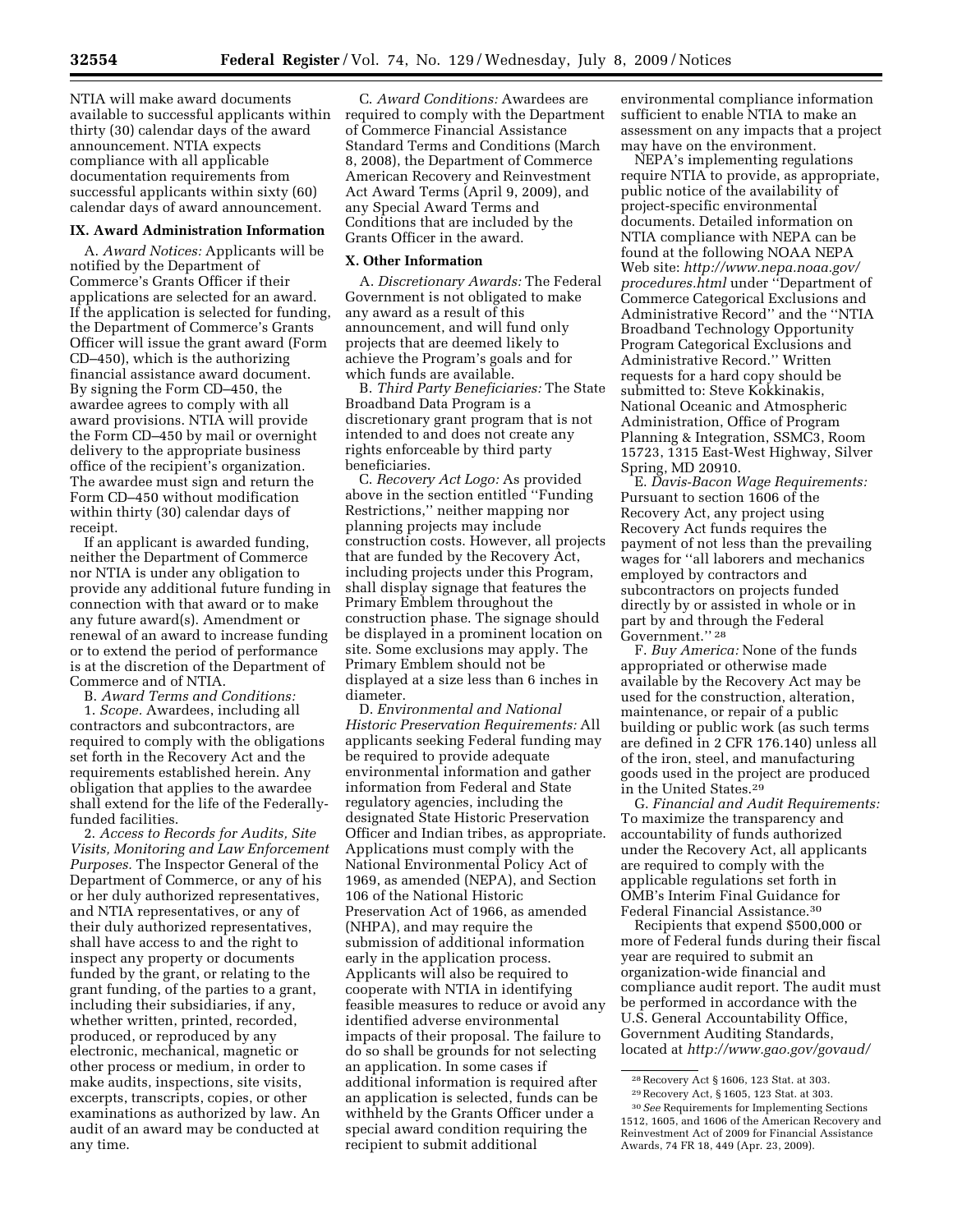*ybk01.htm,* and OMB Circular A–133, Audits of States, Local Governments, and Non-Profit Organizations, located at *http://www.whitehouse.gov/omb/ circulars/a133/a133.html.* Awardees are responsible for ensuring that subrecipient audit reports are received and for resolving any audit findings.

H. *Deobligation:* NTIA reserves the right to deobligate awards to recipients under this Notice that demonstrate an insufficient level of performance, or wasteful or fraudulent spending, and award these funds competitively to new or existing applicants.

I. *Disposition of Unsuccessful Applications:* Unsuccessful applications accepted for review for the Fiscal Year 2009 the State Broadband Data Program will be retained for two years, after which they will be destroyed.

J. *Compliance with Applicable Laws and Administrative Requirements:* Any recipient and subrecipient of funds under this Notice shall be required to comply with all applicable obligations set forth in the Recovery Act and all Federal and State laws. Administrative and national policy requirements for State Broadband Data Program funding, *inter alia,* are contained in the DOC American Recovery and Reinvestment Act Award Terms (Apr. 9, 2009) and *Pre-Award Notification Requirements for Grants and Cooperative Agreements*  (DOC Pre-Award Notice), published in the **Federal Register** on February 11, 2008 (73 FR 7696), as amended. This notice may be accessed by entering the **Federal Register** volume and page number provided in the previous sentence at the following Internet Web site: *http://www.gpoaccess.gov/fr/ index.html*. All State Broadband Data Program applicants are required to comply with all applicable provisions set forth in the DOC Pre-Award Notice.

Note that section 1515 of the Recovery Act authorizes the Inspector General to examine records and interview officers and employees of the grantee and other entities regarding the award of funds.<sup>31</sup>

K. *Waiver Authority:* It is the general intent of NTIA not to waive any of the provisions set forth in this Notice. However, under extraordinary circumstances and when it is in the best interests of the Federal government, NTIA, upon its own initiative or when requested, may waive the provisions in this Notice. Waivers may only be granted for requirements that are discretionary and not mandated by statute or other applicable law. Any request for a waiver must set forth the extraordinary circumstances for the request and be included in the

application or sent to the address provided in ''NTIA Contacts'' above.

L. *Limitation of Liability:* Under no circumstances will NTIA or the Department of Commerce be responsible for proposal preparation costs if this Program fails to receive funding or is canceled because of other NTIA priorities. Publication of this announcement does not oblige NTIA to award any specific project or to obligate any available funds.

M. *Cooperation with NTIA and FCC National Broadband Mapping Efforts:* 

*Cooperation.* In addition to the other requirements provided in this Notice, all awardees agree to cooperate with NTIA and the FCC's national broadband mapping efforts. In particular, awardees agree that, to the extent necessary, they will coordinate with and lend reasonable assistance to NTIA and the FCC, or the employees, agents, representatives, contractors, vendors or consultants of each, in such parties' efforts to assist the recipients in their data collection or to collect broadband mapping related data directly in the States.

In the case that an application on behalf of a State fails to satisfy the requirements of this Program, NTIA reserves the right to collect broadband mapping data relating to such State directly or through NTIA's authorized agent, contractor or representative, using whatever means are within its legal authority.32

*FCC Authority.* Insofar as awardees are unwilling or unable to obtain requested data, NTIA reserves the right to request that the FCC exercise its authority to compel data production from any broadband service provider subject to its jurisdiction.

N. *Administrative Procedure Act and Regulatory Flexibility Act Statement:*  This Notice is being issued without prior notice or public comment. The Administrative Procedure Act (APA), 5 U.S.C. 553, has several exemptions to rulemaking requirements. Among them is an exemption for ''good cause'' found at 5 U.S.C. 553(b)(B), which allows effective government action without rulemaking procedures where withholding the action would be ''impracticable, unnecessary, or contrary to the public interest.''

Commerce has determined, consistent with the APA, that making these funds available under this Notice for broadband development, as mandated by the Recovery Act, is in the public

interest. Given the emergency nature of the Recovery Act and the extremely short time period within which all funds must be obligated, withholding this Notice to provide for public notice and comment would unduly delay the provision of benefits associated with these broadband initiatives and be contrary to the public interest.

For the same reasons, Commerce finds good cause under 5 U.S.C. 553(d)(3) to waive the 30-day delay in effectiveness for this action. Because notice and opportunity for comment are not required pursuant to 5 U.S.C. 553(d)(3) or any other law, the analytical requirements of the Regulatory Flexibility Act (5 U.S.C. 601 *et seq.*) are inapplicable. Therefore, a regulatory flexibility analysis is not required and has not been prepared.

O. *Congressional Review of Act:* NTIA has submitted this Notice to the Congress and the Government Accountability Office under the Congressional Review of Agency Rulemaking Act, 5 U.S.C. 801 *et seq.*  This Notice is a ''major rule'' within the meaning of the Act because it will result in an annual effect on the economy of \$100,000,000 or more. This Notice sets out the administrative procedures for making grants to State, local, tribal and other State approved organizations for the development and implementation of statewide initiatives to identify and track the availability and adoption of broadband services within each State through the State Broadband Data Program.

With funds made available through the Recovery Act, the State Broadband Data Program will provide approximately \$240 million in grants to assist eligible entities, including States, in developing State-specific data on the deployment levels and adoption rates of broadband services. All grant funds must be obligated by September 30, 2010. The State-specific data collected through this Program will help to determine those areas of the United States that are ''unserved'' or ''underserved'' and so inform the award of grants under BTOP, which grants also must be awarded no later than September 30, 2010. The data will also be used in the development of the national broadband map that NTIA is required to create and make publicly available by February 2011 under Section 6001(l) of the Recovery Act. A 60-day delay in implementing this Notice would hamper NTIA's mission to expeditiously provide assistance to eligible entities for the development of this key State-specific data on broadband deployment levels and adoption rates as well as hinder NTIA's

<sup>31</sup>Recovery Act § 1515, 123 Stat. at 289.

<sup>32</sup>Recovery Act § 6001(l), 123 Stat. at 516 requires that NTIA develop and maintain a comprehensive nationwide inventory map of existing broadband service capability and availability in the United States.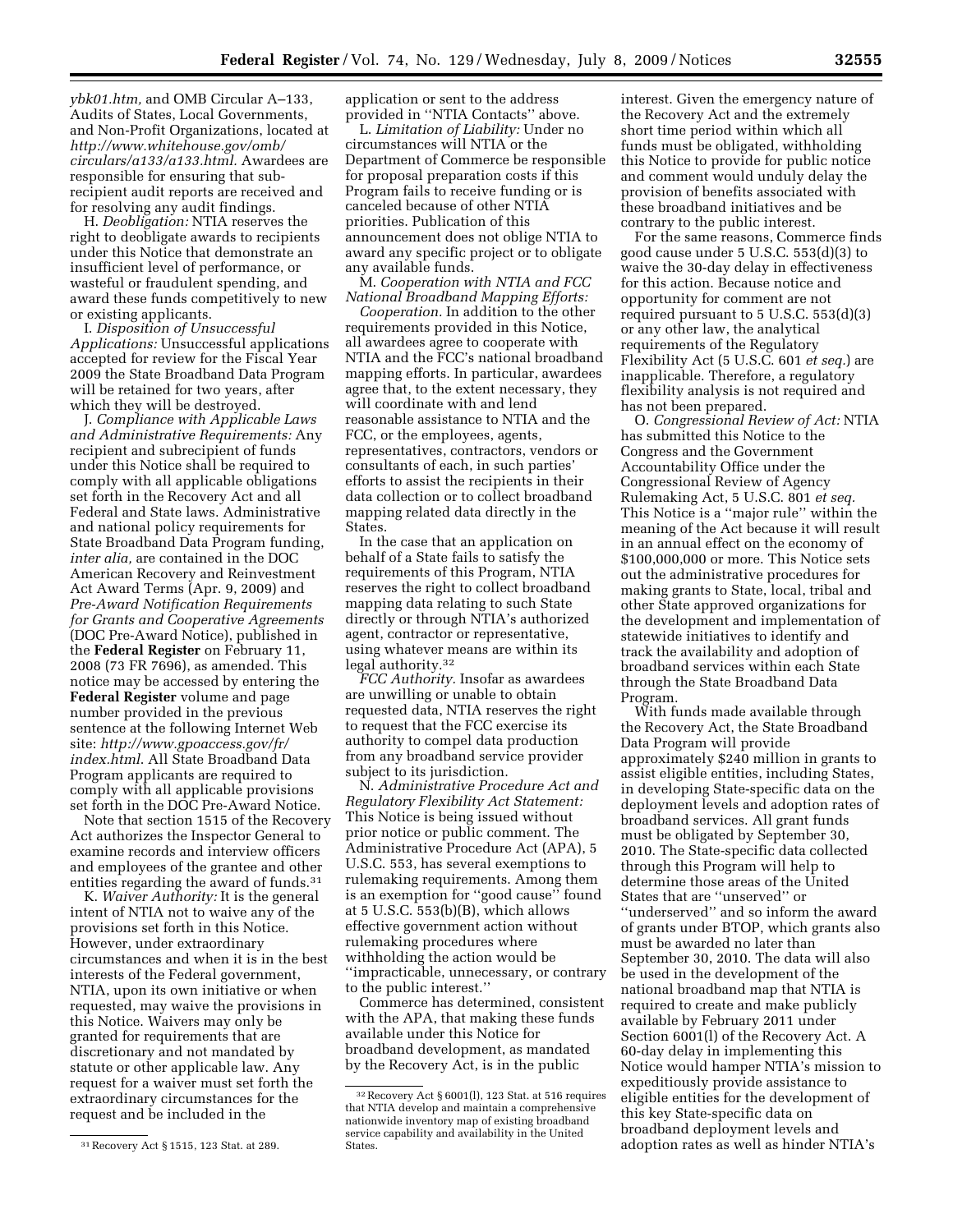ability to meet the purposes of the BTOP and national broadband map development in a timely fashion.

Thus, in compliance with Section 808(2) of the Congressional Review of Agency Rulemaking Act, 5 U.S.C. 808(2), for good cause, NTIA finds that notice and public comment on this Notice is impracticable and contrary to the public interest. This finding is consistent with the objectives of the Recovery Act, which specifically provides clear preferences for rapid agency action and quick-start activities designed to spur job creation and economic benefit.33 Accordingly, this Notice shall take effect upon publication in the **Federal Register**.

P. *Paperwork Reduction Act:* This notice contains an information collection requirement subject to the requirements of the Paperwork Reduction Act (44 U.S.C. 3501 *et seq.*). Applicants have been requested to submit applications using Standard Form 424, Program Abstract/Program Narrative; Standard Form 424, Application for Federal Assistance; Standard Form 424A, Budget Information—Non-Construction Programs; Standard Form 424B, Assurances—Non-Construction Programs; and Standard Form LLL, Disclosure of Lobbying Activities, all of which have been approved by OMB under the respective control numbers 4040–0003, 4040–0004, 4040–0006, 4040–0007 and 0348–0046.

Copies of all forms, regulations, and instructions referenced in this Notice may be obtained from NTIA. Data furnished by the applicants will be used to determine eligibility for Program benefits. Furnishing the data is voluntary; however, the failure to provide data could result in Program benefits being withheld or denied.

The collection of information is vital to NTIA to ensure compliance with the provisions of this Notice and to fulfill the requirements of the Recovery Act. In summary, the collection of broadband data, as required under the *Technical Appendix,* is necessary in order to implement this Program.

Notwithstanding any other provision of law, no person is required to respond to, nor shall any person be subject to a penalty for failure to comply with a collection of information subject to the Paperwork Reduction Act unless that collection displays a currently valid OMB Control Number.

1. *General Recovery Act and BDIA Reporting Requirements* 

(a) *OMB Reporting Requirements Implementing the Recovery Act.* Any grant awarded under this Notice shall be subject to the applicable regulations and statutes regarding reporting on Recovery Act funds. For specific Recovery Act requirements, *see* 2 CFR part 176.34

(b) *Accounting.* If Recovery Act funds are combined with other funds to fund or complete projects and activities, Recovery Act funds must be accounted for separately from other funds and reported to NTIA or any Federal Web site established for Recovery Act reporting purposes. Moreover, recipients of funds under this Notice must also comply with the accounting requirements as established or referred to in this Notice.

(c) *Required Data Elements.* The awardee and each contractor engaged by the awardee must submit the following information to NTIA:

i. The total amount of Recovery Act funds received;

ii. The amount of Recovery Act funds received that were expended or obligated to projects or activities;

iii. A detailed list of all projects or activities for which Recovery Act funds were expended or obligated, including (a) the name of the project or activity; (b) a description of the project or activity; (c) an evaluation of the completion status of the project or activity; (d) an estimate of the number of jobs created and the number of jobs retained by the project or activity; and

iv. Detailed information on any subcontracts or subgrants awarded by the awardee to include the data elements required to comply with the Federal Funding Accountability and Transparency Act of 2006 (Pub. L. 102– 282), allowing aggregate reporting on awards below \$25,000 or to individuals.35

2. *Reporting Deadlines.* Recovery Act reports are due to NTIA ten (10) calendar days after the quarter in which the award was issued ends and, unless otherwise noted, each quarter thereafter until a final report is made at the end of five (5) years. The final report should summarize the awardee's quarterly filings and state whether the project goals have been satisfied. Pursuant to OMB Guidelines, reports should be submitted electronically to *http:// www.federalreporting.gov*. If the awardee fails to submit an acceptable quarterly report or audited financial

statement within the timeframe designated in the grant or loan award, NTIA may suspend further payments until the awardee complies with the reporting requirements. Additional information regarding reporting requirements will also be specified at the time the award is issued.

3. *State Broadband Data Program Reporting Requirements.* All awardees under this Program will provide quarterly reports on:

(a) Achievement of project goals, objectives, and milestones (*e.g.,*  collection of a ''substantially complete data set''; completion of data review or quality control process) as set forth by the applicant in their application timeline:

i. Expenditure of grant funds and how much of the award remains;

ii. Amount of non-Federal cash or inkind investment that is being added to complete the project; and

iii. Whether the awardee is on schedule to provide broadband-related data in accordance with the mapping project timeline.

Upon completion of its State-level broadband map, each awardee will provide NTIA with a hypertext link to such map for display on a Web page on the Department of Commerce Web site.

Q. *Payment of Federal Funds:* NTIA will not make any payment under an award until the grantee has returned the signed CD–450 accepting the award and unless and until the recipient complies with all relevant requirements.

R. *Executive Order 12372 (Intergovernmental Review):*  Applications under this Program are not subject to Executive Order (EO) 12372, ''Intergovernmental Review of Federal Programs.''

S. *Executive Order 12866:* This notice has been determined to be Economically Significant under Executive Order 12866. The Secretary of Commerce was authorized by the Recovery Act to fund the BDIA and implement the State Broadband Data Program. This Program will make approximately \$240 million in funds available for eligible entities to develop and implement statewide initiatives to identify and track the availability and adoption of broadband services within each State. This is a onetime grant program in which funds will be awarded no later than September 30, 2010.

T. *Executive Order 13132 (Federalism):* It has been determined that this Notice does not contain policies with Federalism implications as that term is defined in E.O. 13132.

U. *Recovery Act:* Additional information about the Recovery Act is available at *http://www.Recovery.gov*.

<sup>33</sup>*See, e.g.,* Recovery Act § 1602, 123 Stat. at 302.

<sup>34</sup>*See also* OMB Memorandum M–09–21, Implementing Guidance for the Reports on Use of Funds Pursuant to the American Recovery and Reinvestment Act of 2009, June 22, 2009 (OMB Implementing Guidance). For additional Recovery Act Implementation Guidance applicable to recipients, see OMB Implementing Guidance at 6–7.

<sup>35</sup>Recovery Act § 1512(c), 123 Stat. at 287.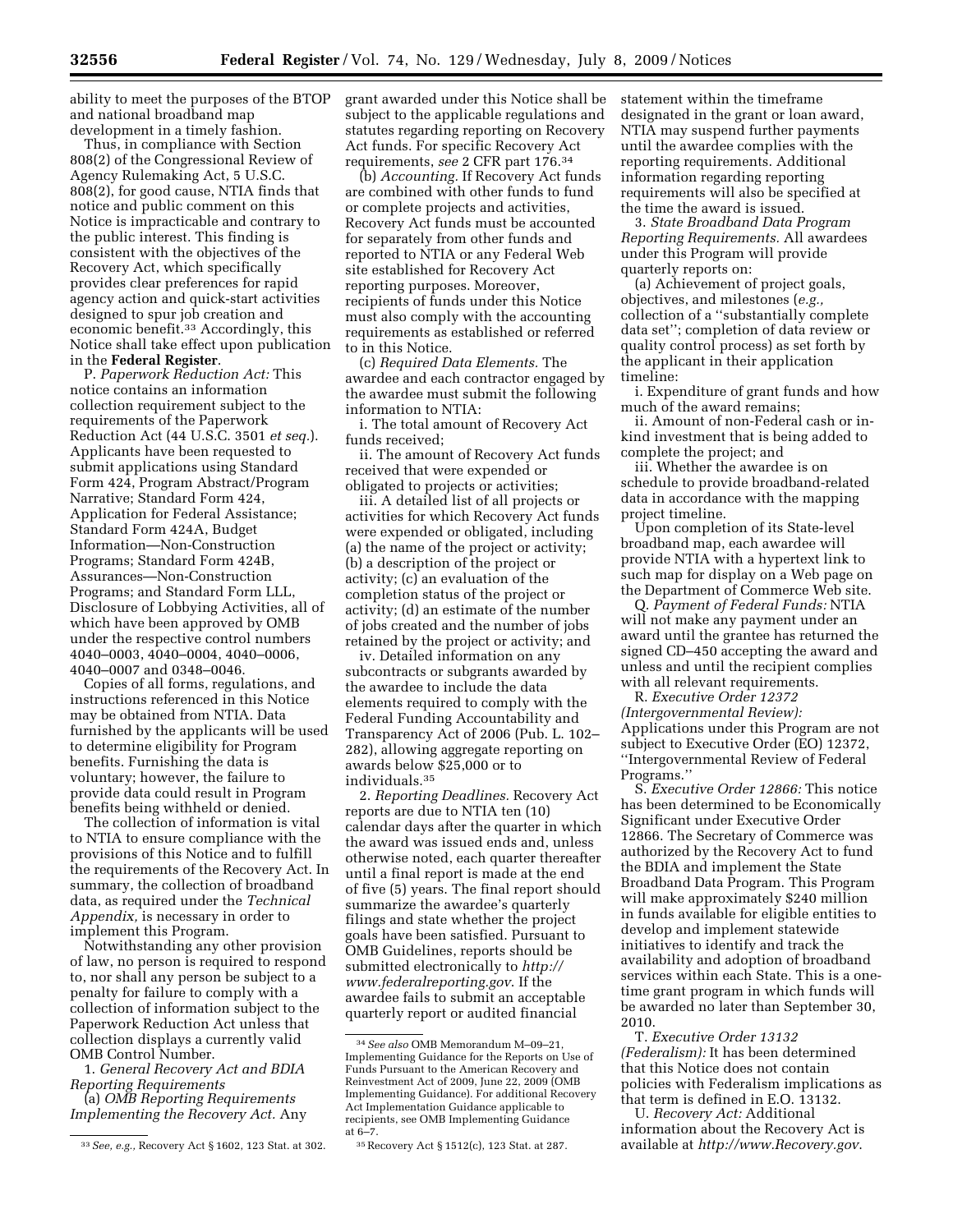**Authority:** Title II, Division A of the American Recovery and Reinvestment Act of 2009, Public Law 111–5, 123 Stat. 115 (Feb. 17, 2009); Broadband Data Improvement Act, Title I of Public Law 110–385, 122 Stat. 4096 (Oct. 10, 2008).

Dated: July 2, 2009.

### **Lawrence E. Strickling,**

*Assistant Secretary for Communications and Information.* 

## **Appendix A: Technical Appendix**

Awardees shall provide the following information to NTIA in the format specified via ftp to *sftp.ntia.doc.gov* or CD/DVD to Edward ''Smitty'' Smith, Program Director, State Broadband Data Program, National Telecommunications and Information Administration, U.S. Department of Commerce, 1401 Constitution Avenue, NW., Room 4898, Washington, DC 20230 no later than February 1, 2010. *All data should be accurate as of June 30, 2009, unless otherwise indicated.* Questions about the data content or formats should be addressed to Your Name at *broadbandmapping@ntia.doc.gov.* 

### *1. Broadband Service Availability in Provider's Service Area*

(a) Availability by Service Address-Service Associated With Specific Addresses

For each facilities-based provider of broadband service to specified end-user locations in their State, awardees shall provide NTIA with a list of all addresses at which broadband service is available to end users in the provider's service area, along with the associated service characteristics identified below.

For this purpose, ''broadband service'' is the provision, on either a commercial or non-commercial basis, of data transmission technology that provides two-way data transmission to and from the Internet with advertised speeds of at least 768 kilobits per second (kbps) downstream and greater than 200 kbps upstream to end users, or providing sufficient capacity in a middle mile project to support the provision of broadband service to end-users within the project area.

For this purpose, an ''end user'' of broadband service is a residential or business party, institution or State or local government entity that may use broadband service for its own purposes and that does not resell such service to

other entities or incorporate such service into retail Internet-access services. Internet Service Providers (ISPs) are not ''end users'' for this purpose. An entity is a ''facilitiesbased'' provider of broadband service connections to end user locations if any of the following conditions are met: (1) It owns the portion of the physical facility that terminates at the end user location; (2) it obtains unbundled network elements (UNEs), special access lines, or other leased facilities that terminate at the end user location and provisions/equips them as broadband; or (3) it provisions/equips a broadband wireless channel to the end user location over licensed or unlicensed spectrum.

For this purpose, ''broadband service'' is ''available'' at an address if the provider does, or could, within a typical service interval (7 to 10 business days) without an extraordinary commitment of resources, provision two-way data transmission to and from the Internet with advertised speeds of at least 768 kilobits per second (kbps) downstream and greater than 200 kbps upstream to end-users at that address. The list of addresses shall be submitted to NTIA as a tab-delimited text file in which each record has the following format:

#### RECORD FORMAT FOR ADDRESS DATA FOR EACH PROVIDER

| Field                                   | Description                                                                                                                                                                                     | Type    | Example                                               |
|-----------------------------------------|-------------------------------------------------------------------------------------------------------------------------------------------------------------------------------------------------|---------|-------------------------------------------------------|
| Provider Identification Data:           |                                                                                                                                                                                                 |         |                                                       |
| Provider Name                           |                                                                                                                                                                                                 | Text    | ABC Co.                                               |
| DBA Name                                |                                                                                                                                                                                                 | Text    | Superfone, Inc.                                       |
| FRN                                     |                                                                                                                                                                                                 | Integer | 8402202.                                              |
|                                         |                                                                                                                                                                                                 | Integer | 1.                                                    |
| End User location/Service<br>Data:      |                                                                                                                                                                                                 |         |                                                       |
| End-User Address                        |                                                                                                                                                                                                 | Text    | 1401 Constitution Ave., NW.,<br>Washington, DC 20230. |
| <b>End-User Building Number</b>         |                                                                                                                                                                                                 | Text    | 1401.                                                 |
| <b>End-User Prefix Direction</b>        |                                                                                                                                                                                                 | Text.   |                                                       |
| End-User Street                         |                                                                                                                                                                                                 | Text    | Constitution.                                         |
| End-User Street Type                    |                                                                                                                                                                                                 | Text    | Ave.                                                  |
| End-User Suffix Direction               |                                                                                                                                                                                                 | Text    | NW.                                                   |
| End-User City                           |                                                                                                                                                                                                 | Text    | Washington.                                           |
| End-User State Abbrevia-<br>tion.       |                                                                                                                                                                                                 | Text    | DC.                                                   |
| End-User ZIP Code                       |                                                                                                                                                                                                 | Text    | 20230.                                                |
| End-User ZIP Plus 4                     |                                                                                                                                                                                                 | Text    | 0005.                                                 |
| Category of End User                    | Category of End User Served at Address (see details below<br>for codes).                                                                                                                        | Integer | 3.                                                    |
| Technology of Trans-<br>mission.        | Category of technology available for the provision of service<br>at the address (see details below for codes).                                                                                  | Integer | 50.                                                   |
| Maximum Advertised<br>Downstream Speed. | Speed tier code for the maximum advertised downstream<br>speed available at the address (see details below for<br>codes).                                                                       | Integer | -8.                                                   |
| Maximum Advertised Up-<br>stream Speed. | Speed tier code for the maximum advertised upstream speed<br>that is offered with the above maximum advertised down-<br>stream speed available at the address (see details below<br>for codes). | Integer | 8.                                                    |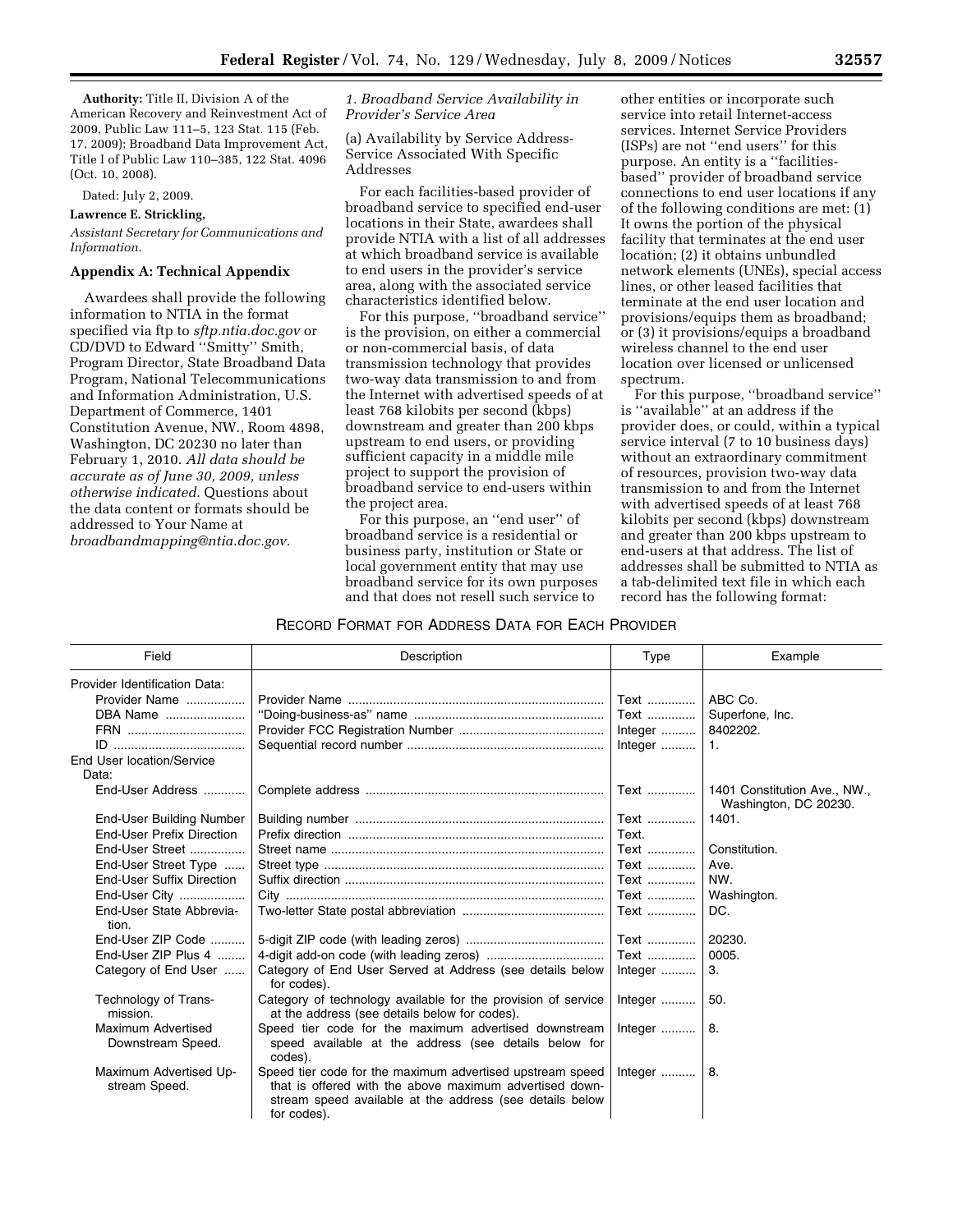| Field                        | Description                                                                                                                                                                                                                                                                 | Type    | Example |
|------------------------------|-----------------------------------------------------------------------------------------------------------------------------------------------------------------------------------------------------------------------------------------------------------------------------|---------|---------|
| Typical Downstream<br>Speed. | Speed tier code for the downstream data transfer throughput<br>rate that most subscribers to service at the maximum ad-<br>vertised downstream speed (above) can achieve consist-<br>ently during expected periods of heavy network usage (see<br>details below for codes). | Integer | 8       |
| Typical Upstream Speed       | Speed tier code for the upstream data transfer throughput<br>rate that most subscribers to service at the maximum ad-<br>vertised upstream speed (above) can achieve consistently<br>during expected periods of heavy network usage (see de-<br>tails below for codes).     | Integer | 8.      |

# RECORD FORMAT FOR ADDRESS DATA FOR EACH PROVIDER—Continued

Address Record Format Details:

1. All fields are required. 2. Instructions for providers needing to obtain a FRN can be accessed at

*https://fjallfoss.fcc.gov/coresWeb/ publicHome.do.* 

3. The ID field is a sequential integer ranging from 1 to the total number of addresses.

4. Address data fields should be space-delimited in standardized Postal

Service form. See *http://pe.usps.gov/ cpim/ftp/pubs/Pub28/pub28.pdf*.

5. Categories of end users should be entered as integers based on the following reference:

## END USER CODES

| End user<br>category<br>code | End user category               | Description                                                                                                                                                                                                                                           |
|------------------------------|---------------------------------|-------------------------------------------------------------------------------------------------------------------------------------------------------------------------------------------------------------------------------------------------------|
|                              |                                 | Address denotes a residential living unit, individual living unit in institutional settings<br>such as college dormitories and nursing homes and other locations designed pri-<br>marily for residential use at which broadband service is available. |
|                              |                                 | Address denotes a State or local government location at which broadband service is<br>available.                                                                                                                                                      |
| 3                            |                                 | Address denotes the location of a small business.                                                                                                                                                                                                     |
|                              | 4    Medium or Large Enterprise | Address denotes the location of a medium or large enterprise.                                                                                                                                                                                         |
|                              |                                 | Address denotes a location not meeting any of the above descriptions.                                                                                                                                                                                 |

6. For reporting the technology of transmission, report the technology used by the portion of the connection that terminates at the end-user location. If different technologies are used in the two directions of information transfer (''downstream'' and ''upstream''), report the connection in the technology

category for the downstream direction. The technology of transmission should be entered as an integer based on the following reference:

# TECHNOLOGY OF TRANSMISSION CODES

| Technology<br>code | Description                                | Details                                                                                            |
|--------------------|--------------------------------------------|----------------------------------------------------------------------------------------------------|
|                    | Asymmetric xDSL.                           |                                                                                                    |
|                    | 20    Symmetric xDSL.                      |                                                                                                    |
|                    |                                            | All copper-wire based technologies other than xDSL (Ethernet<br>over copper and T-1 are examples). |
| $40$               | Cable Modem-DOCSIS 3.0.                    |                                                                                                    |
| 41                 | Cable Modem-Other.                         |                                                                                                    |
| 50                 |                                            | Fiber to the home or business end user (does not include "fiber"<br>to the curb").                 |
| 60                 | Satellite.                                 |                                                                                                    |
|                    | 70  Terrestrial Fixed Wireless-Unlicensed. |                                                                                                    |
|                    | 71    Terrestrial Fixed Wireless—Licensed. |                                                                                                    |
|                    | 80    Terrestrial Mobile Wireless.         |                                                                                                    |
| 90                 | Electric Power Line.                       |                                                                                                    |
|                    |                                            | Any specific technology not listed above.                                                          |

7. Speed tiers should be entered as integers based on the following reference: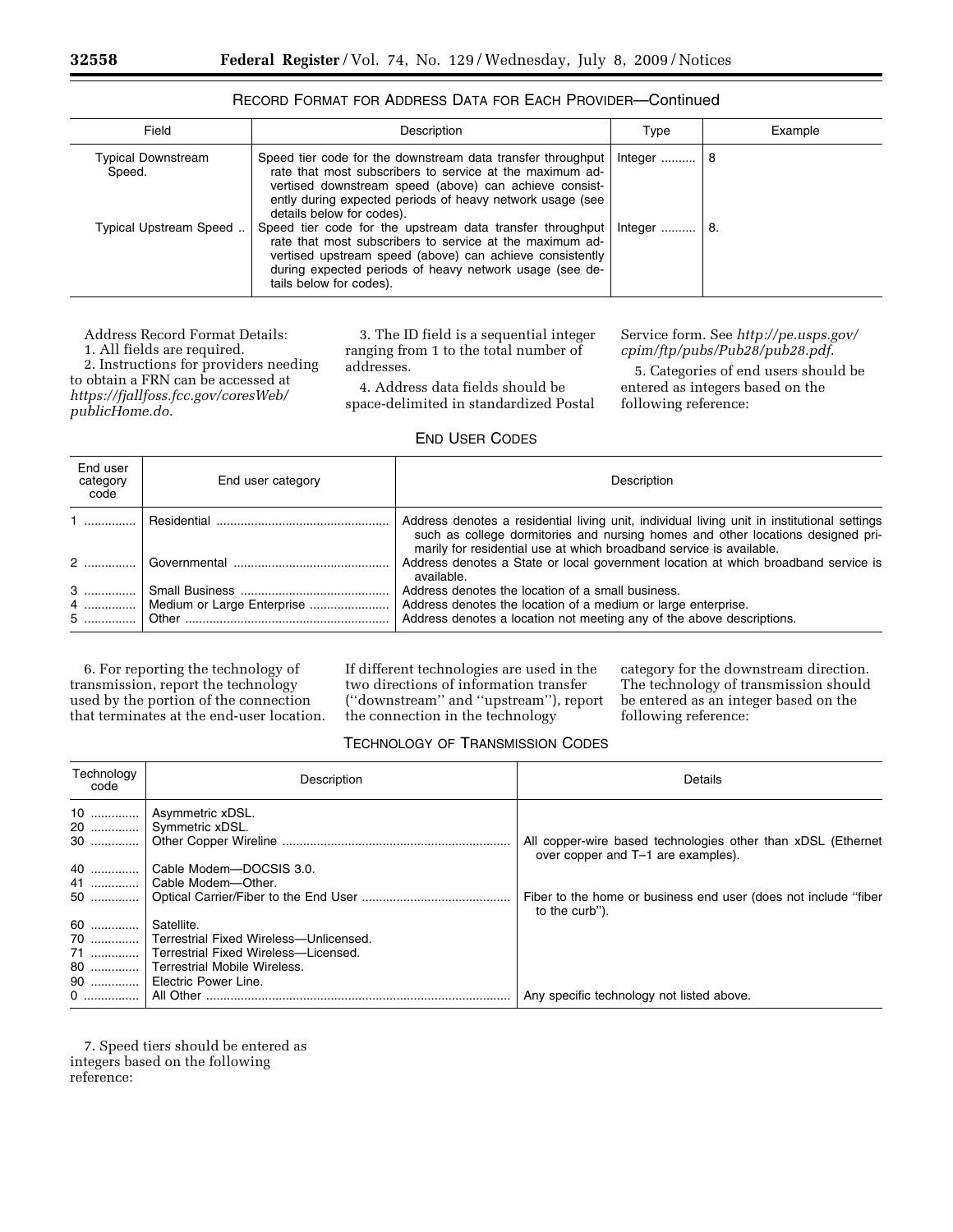| Upload<br>speed tier                             | Download<br>speed tier | Description                                                                                                                                                                                                                                                                                                                                                                                                                                                                                                                                                                                                  |
|--------------------------------------------------|------------------------|--------------------------------------------------------------------------------------------------------------------------------------------------------------------------------------------------------------------------------------------------------------------------------------------------------------------------------------------------------------------------------------------------------------------------------------------------------------------------------------------------------------------------------------------------------------------------------------------------------------|
| 2<br>3<br>4<br>5<br>6<br>7<br>8<br>9<br>10<br>11 | <br>4<br>6<br>8<br>10  | Less than or equal to 200 kbps.<br>Greater than 200 kbps and less than 768 kbps.<br>Greater than or equal to 768 kbps and less than 1.5 mbps.<br>Greater than or equal to 1.5 mbps and less than 3 mbps.<br>Greater than or equal to 3 mbps and less than 6 mbps.<br>Greater than or equal to 6 mbps and less than 10 mbps.<br>Greater than or equal to 10 mbps and less than 25 mbps.<br>Greater than or equal to 25 mbps and less than 50 mbps.<br>Greater than or equal to 50 mbps and less than 100 mbps.<br>Greater than or equal to 100 mbps and less than 1 abps.<br>Greater than or equal to 1 gbps. |

### SPEED TIER CODES

8. Data for the entire State or territory should be submitted as a single, tabdelimited plain text file named ''address\_availability\_XX.txt'' where XX is the two-letter postal abbreviation for the State or territory.

(b) Availability by Shapefile—Wireless Services not Provided to a Specific Address

For those facilities-based providers of wireless broadband service that is not address specific (e.g., nomadic, terrestrial mobile wireless, or satellite), awardees may alternatively provide NTIA with GIS-compatible map layers depicting areas in which broadband service is available to end users.

For this purpose, an ''end user'' of broadband service is a residential or business party, institution, or State or local government entity that may use broadband service for its own purposes and that does not resell such service to other entities or incorporate such service into retail Internet-access service. Internet Service Providers (ISPs) are not ''end users'' for this purpose. An entity is a ''facilities-based'' provider of broadband service connections to end user locations if any of the following conditions are met: (1) It owns the portion of the physical facility that terminates at the end user location; (2) it obtains unbundled network elements (UNEs), special access lines, or other leased facilities that terminate at the end user location and provisions/equips them as broadband; or (3) it provisions/ equips a broadband wireless channel to the end user location over licensed or unlicensed spectrum.

For this purpose, ''broadband service'' is ''available'' at a location if the provider does, or could, within a typical service interval (7 to 10 business days) without an extraordinary commitment of resources, provision two-way data transmission with advertised speeds of at least 768 kilobits per second (kbps) downstream and greater than 200 kbps upstream to end-users at that location. The data shall be submitted to NTIA as an ESRI Shapefile such that the associated data contains the following fields:

RECORD FORMAT FOR AVAILABILITY AREA DATA FOR EACH PROVIDER—USE ONLY IN CONNECTION WITH WIRELESS SERVICES NOT PROVIDED TO A SPECIFIC ADDRESS

| Field                      | Description                                                                                                                                                                  | Type    | Example         |
|----------------------------|------------------------------------------------------------------------------------------------------------------------------------------------------------------------------|---------|-----------------|
|                            |                                                                                                                                                                              | Text    | ABC Co.         |
|                            |                                                                                                                                                                              | Text    | Superfone, Inc. |
|                            |                                                                                                                                                                              |         |                 |
| Technology of Transmission | Category of technology for the provision of service (see<br>details following Part 1(a) for codes).                                                                          | Integer | 41.             |
|                            | technology of transmission is wireless, is Cellular<br>spectrum (824-849 MHz; 862-869) used to provide<br>service (Y/N)?                                                     |         |                 |
|                            | If technology of transmission is wireless, is 700 MHz<br>spectrum (698-758 MHz; 775-788 MHz; 805-806<br>MHz) used to provide service (Y/N)?                                  | Text    | Y.              |
|                            | If technology of transmission is wireless, is Broadband   Text<br>Personal Communications Services spectrum (1850-<br>1915 MHz; 1930–1995) used to provide service<br>(Y/N)? |         | Y.              |
|                            | If technology of transmission is wireless, is Advanced<br>Wireless Services spectrum (1710-1755 MHz; 2100-<br>2155) used to provide service (Y/N)?                           |         | N.              |
|                            | If technology of transmission is wireless, is Broadband<br>Radio Service/Educational Broadband Service spec-<br>trum (2496-2690 MHz) used to provide service (Y/<br>$N$ )?   | Text    | N.              |
|                            | If technology of transmission is wireless, is Unlicensed<br>(including broadcast television "white spaces") spec-<br>trum used to provide service (Y/N)?                     | Text    | N.              |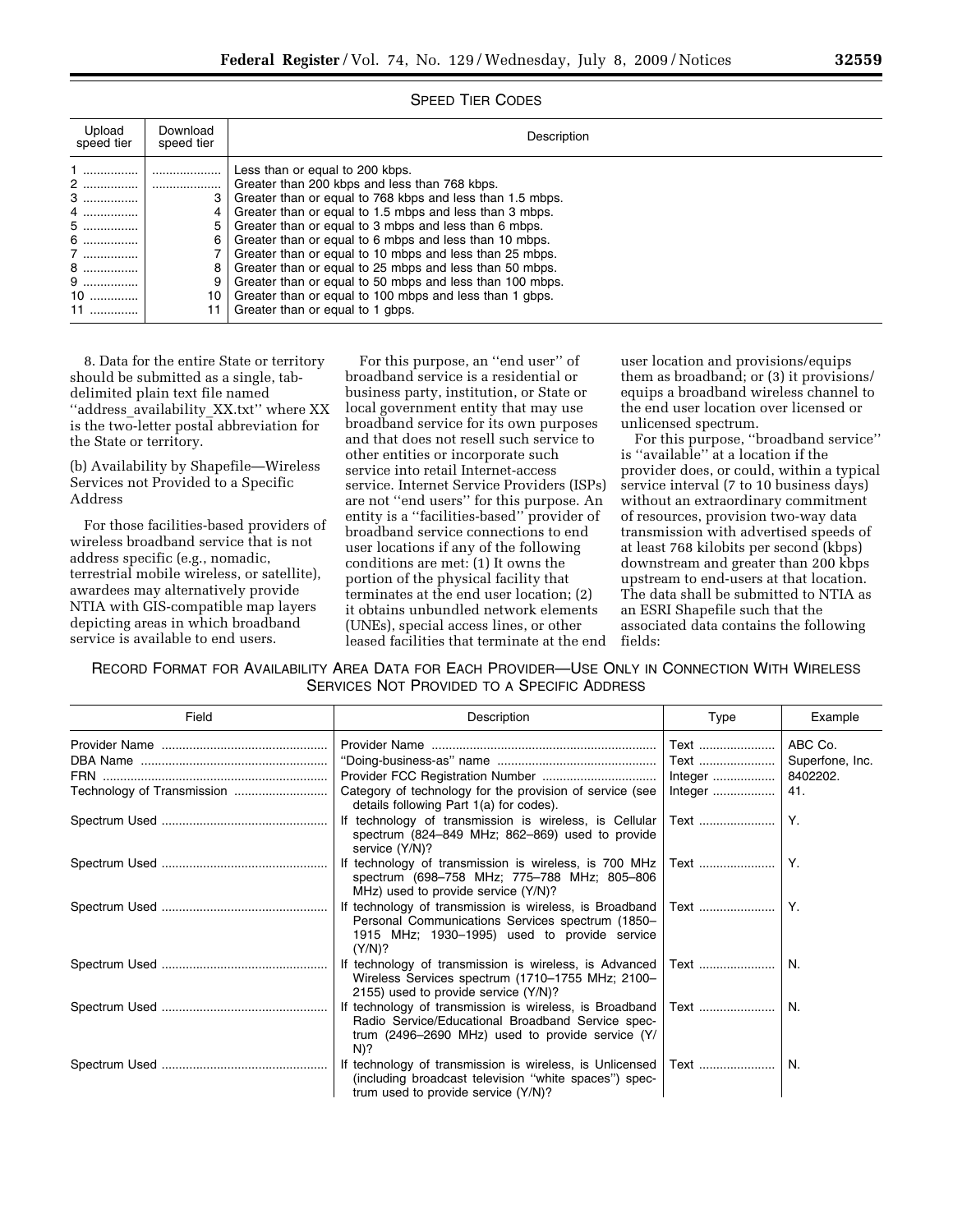RECORD FORMAT FOR AVAILABILITY AREA DATA FOR EACH PROVIDER—USE ONLY IN CONNECTION WITH WIRELESS SERVICES NOT PROVIDED TO A SPECIFIC ADDRESS—Continued

| Field                               | Description                                                                                                                                                                                                                                                                                                                                                                                                            | Type | Example |
|-------------------------------------|------------------------------------------------------------------------------------------------------------------------------------------------------------------------------------------------------------------------------------------------------------------------------------------------------------------------------------------------------------------------------------------------------------------------|------|---------|
|                                     | If technology of transmission is wireless, but the spec-<br>trum used to provide service is not listed above,<br>please identify as one of the following: Specialized<br>Mobile Radio Service (SMR) (817-824 MHz; 862-869<br>MHz; 896-901 MHz; 935-940 MHz), Wireless Com-<br>munications Service (WCS) spectrum (2305-2320<br>MHz; 2345-2360 MHz), 3650-3700 MHz, Satellite (L-<br>band, Big LEO, Little LEO, 2 GHz). | Text | SMR.    |
| Maximum Advertised Downstream Speed | Speed tier code for the maximum advertised down-<br>stream speed available (see details following Part<br>$1(a)$ for codes).                                                                                                                                                                                                                                                                                           |      | 8.      |
| Maximum Advertised Upstream Speed   | Speed tier code for the maximum advertised upstream<br>speed that is offered with the above maximum adver-<br>tised downstream speed available (see details fol-<br>lowing Part 1(a) for codes).                                                                                                                                                                                                                       |      | 8.      |
|                                     | Speed tier code for the downstream data transfer<br>throughput rate that most subscribers to service at the<br>maximum advertised downstream speed (above) can<br>achieve consistently during expected periods of heavy<br>network usage (see details following Part 1(a) for<br>codes).                                                                                                                               |      | 8.      |
|                                     | Speed tier code for the upstream data transfer through-<br>put rate that most subscribers to service at the max-<br>imum advertised upstream speed (above) can<br>achieve consistently during expected periods of heavy<br>network usage (see details following Part 1(a) for<br>codes).                                                                                                                               |      | 8.      |

Availability Area Shapefile Details: 1. Instructions for providers needing to obtain a FRN can be accessed at *https://fjallfoss.fcc.gov/coresWeb/ publicHome.do.* 

2. All map areas must be closed, nonoverlapping polygons with a single, unique identifier.

3. Any variation in any of the required fields necessitates the creation of a separate closed, non-overlapping polygon.

4. In the area covered by each polygon, subscribers must have broadband service with the speed characteristics shown in the data record 95% of the time to within 50 feet of the polygon's boundary.

5. The technology of transmission should be entered as an integer based on the coding scheme shown in Part 1(a) above.

6. The speed tiers should be entered as integers according to the reference in Part 1(a) above.

7. The data must be expressed using the WGS 1984 geographic coordinate system.

8. Maps must be accompanied by metadata or a plain text ''readme'' file that contains a comprehensive explanation of the methodology employed to generate the map layer including any necessary assumptions and an assessment of the accuracy of the finished product.

9. Since ESRI Shapefiles typically consist of 5 to 7 individual files including the associated metadata and geodatabase, data for the entire State or territory should be submitted as a single, zipped file containing all the component files. The file should be named ''area\_availability\_XX.zip'' where XX is the two-letter postal abbreviation for the State or territory.

*2. Residential Broadband Service Pricing in Provider's Service Area* 

(a) Average Revenue per End User and Weighted Average Speed

For each broadband service provider in the State, awardees shall provide NTIA with (1) average revenue per end user (ARPU) associated with residential

subscribers in the month for which other data is reported (*i.e.*, June or December, as applicable) by county, and (2) subscriber-weighted nominal speed (blended average rate).

For this purpose, a ''residential subscriber'' of broadband service is any end user assigned to Category 1, in Part 1.(a), above.

For this purpose, ''broadband service'' is the provision to end users of two-way data transmission to and from the Internet with advertised speeds of at least 768 kilobits per second (kbps) downstream and greater than 200 kbps upstream.

These data shall be submitted to NTIA as a tab-delimited text file in which each record has the following format:

## RECORD FORMAT FOR RESIDENTIAL BROADBAND SERVICE PRICING AND SPEED CHARACTERISTICS BY COUNTY FOR EACH PROVIDER

| Field                      | <b>Description</b> | Type                  | Example |
|----------------------------|--------------------|-----------------------|---------|
| <b>Record Identifiers:</b> |                    |                       |         |
|                            |                    | । Text                | ABC Co. |
| DBA Name                   |                    | Text  Superfone, Inc. |         |
| <b>FRN</b>                 |                    |                       |         |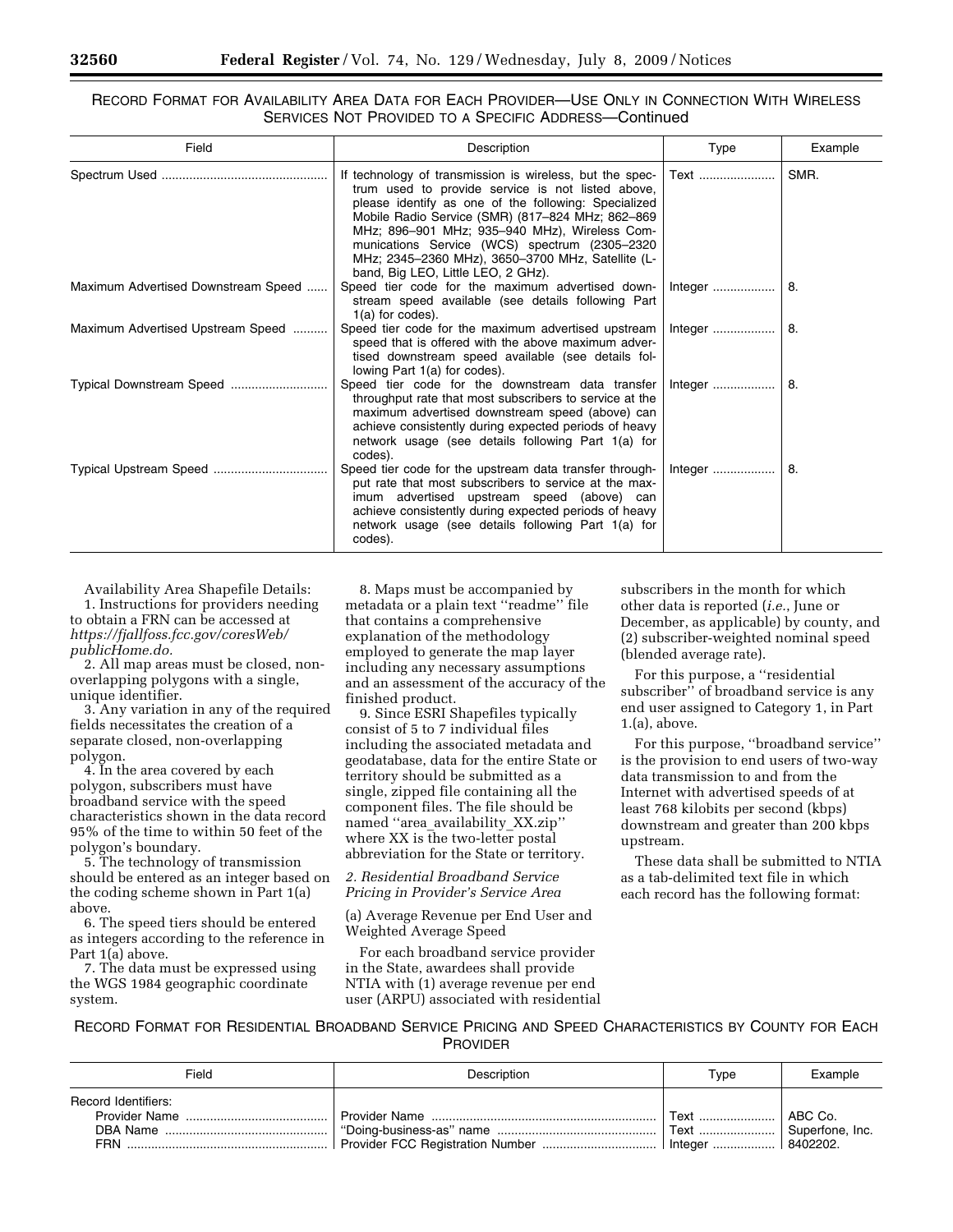RECORD FORMAT FOR RESIDENTIAL BROADBAND SERVICE PRICING AND SPEED CHARACTERISTICS BY COUNTY FOR EACH PROVIDER—Continued

| Field                                                                                                   | Description                                                                                                                                                                                                                                                                                                                                | Type                             | Example                                 |
|---------------------------------------------------------------------------------------------------------|--------------------------------------------------------------------------------------------------------------------------------------------------------------------------------------------------------------------------------------------------------------------------------------------------------------------------------------------|----------------------------------|-----------------------------------------|
| Technology of Transmission<br>ARPU, All Advertised Speed Offerings<br>Subscriber-Weighted Nominal Speed | Category of technology used in the provision of service   Integer<br>(see details following Part 1(a) for codes).<br>Average monthly revenue per residential user for the Float<br>county (see details below for methodology).<br>Subscriber-weighted nominal speed (blended average<br>rate in kbps) (see details below for methodology). | Integer   <br>  Integer<br>Float | 560.<br>51.<br>-2.<br>34.45.<br>2753.3. |

Service Plan Record Detail:

1. Instructions for providers needing to obtain a FRN can be accessed at *https://fjallfoss.fcc.gov/coresWeb/ publicHome.do*.

2. Use the set of counties that best approximate each market area of the provider. County ANSI (formerly FIPS) codes may be accessed at *http:// www.census.gov/geo/www/ansi/ ansi.html*.

3. For each county in the provider's broadband Internet service area, all applicable fields must be populated.

4. For reporting the technology of transmission, report the technology used by the portion of the connection that terminates at the end-user location. If different technologies are used in the two directions of information transfer (''downstream'' and ''upstream''), report the connection in the technology category for the downstream direction. The technology of transmission should be entered as an integer based on the coding scheme shown in Part 1(a) above.

5. The speed tiers should be entered as integers according to the reference in Part 1(a) above.

6. As an example, for June 2009, a provider's ARPU should be calculated by dividing the provider's total monthly residential broadband service revenue for the county by its average monthly residential broadband subscribers.

(a). The ARPU entered in the record format above must be the monthly ARPU for June 2009 calculated by dividing (i) total monthly residential broadband service revenue by (ii) average monthly residential broadband subscribers.

i. *Numerator:* Total monthly residential broadband service revenue must be calculated as total revenue for the month (monthly data access fees including discounts, overage charges and service or connection fees, but excluding all taxes, fees and surcharges paid to government programs, e.g., E911) attributable to the provision of broadband service to billed residential subscribers in the county for June 2009.

ii. *Denominator:* Average monthly residential broadband subscribers must be calculated as the simple average of beginning-of-month and end-of-month counts of billed residential subscribers to broadband service in the county for June 2009.

7. A provider's subscriber-weighted nominal speed (in kbps) should be calculated as the sum of the products of the provider's advertised maximum download data transmission rate (in kbps) for each residential rate tier advertised by the provider in the county, times the average monthly number of residential subscribers receiving the advertised download transmission rate tier for the relevant reporting month (*i.e.,* June or December, as applicable), divided by the average total number of residential subscribers for all the included data transmission rate tiers in the county for that month. This is expressed in the following formula:

(speed tier-1 in kbps  $\times$  no. of tier-1 subscribers) + (speed tier-2 in kbps  $\times$  no. of tier-2 subscribers) + ...

total aver age monthly subscribers

For example, if the service provider offers two tiers of service with advertised maximum download speeds of 1500 kbps and 6000 kbps, calculate the product of 1500 kbps times the average monthly number of residential subscribers to the 1500 kbps speed tier plus the product of 6000 kbps times the average monthly number of residential subscribers to the 6000 kbps speed tier and divide the sum by the sum (or total) of the average monthly number of residential subscribers in both tiers.

8. Data for the entire State or territory should be submitted as a single, tabdelimited plain text file named ''pricing\_XX.txt'' where XX is the twoletter postal abbreviation for the State or territory.

## *3. Broadband Service Infrastructure in Provider's Service Area*

(a) Last-Mile Connection Points

Awardees shall provide NTIA with a list of the locations of the first points of aggregation in the networks (serving facilities) used by facilities-based providers to provide broadband service to end users.

For this purpose, an ''end user'' of broadband service is a residential or business party, institution, or State or local government entity that may use broadband service for its own purposes and that does not resell such service to other entities or incorporate such service into retail Internet-access service. Internet Service Providers (ISPs) are not ''end users'' for this purpose. An

entity is a ''facilities-based'' provider of broadband service connections to end user locations if any of the following conditions are met: (1) It owns the portion of the physical facility that terminates at the end user location; (2) it obtains unbundled network elements (UNEs), special access lines, or other leased facilities that terminate at the end user location and provisions/equips them as broadband; or (3) it provisions/ equips a broadband wireless channel to the end user location over licensed or unlicensed spectrum.

''Last-mile'' infrastructure consists of facilities used to provide broadband service between end-user (including residences, businesses, community anchor institutions, etc.) equipment and the appropriate access point, router or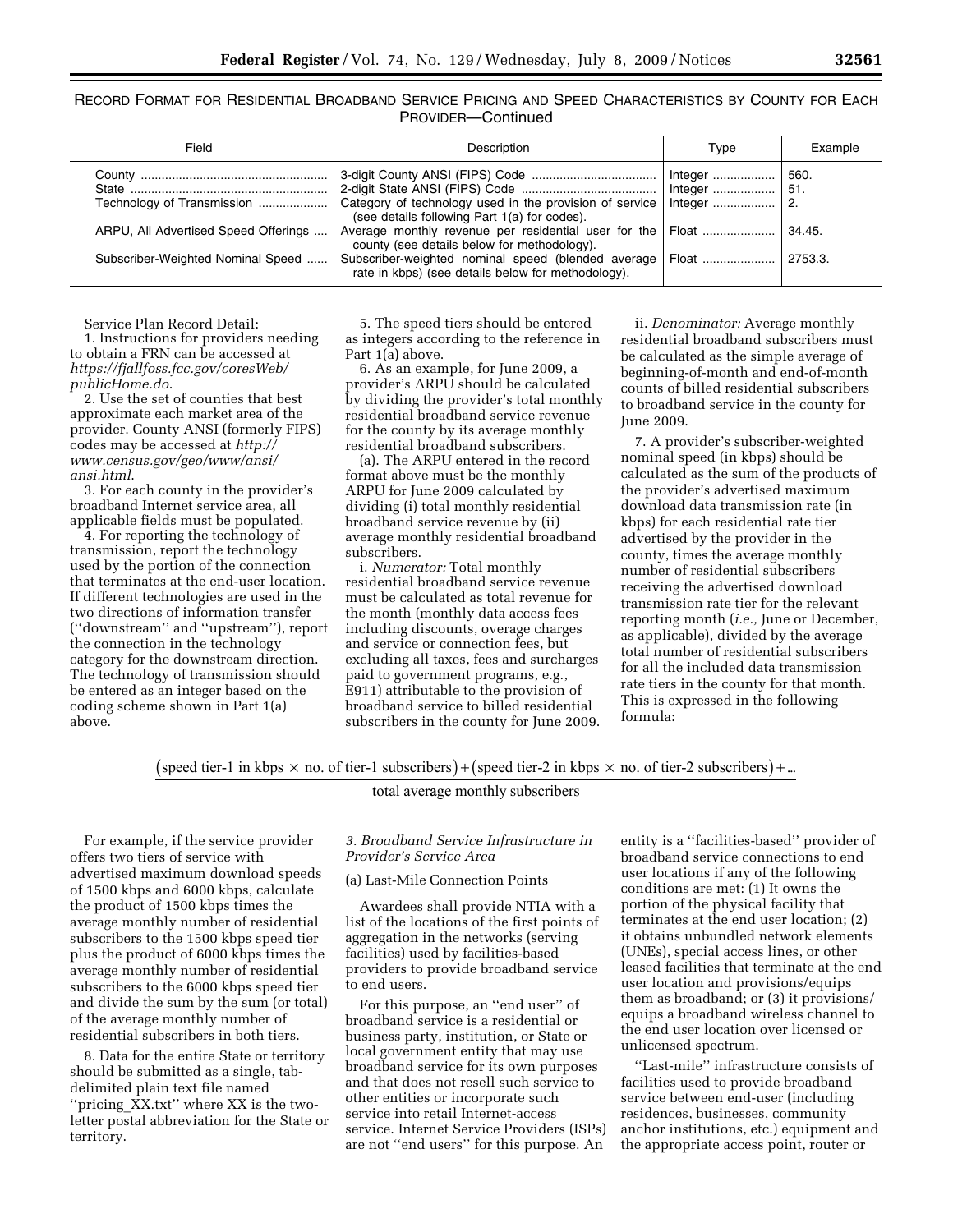first significant aggregation point in the broadband network. Examples of such facilities include, among other things: For broadband service provided by incumbent local exchange carriers, connections between end users and the central office or remote terminal; for cable modem service, connections between end users and the cable headend or fiber node; for wireless broadband service, connections between the wireless end-user device or customer premises equipment and the wireless tower or base station; for WiFi broadband service, connections between end users and the WiFi access point; or the analogous portion of the facilities of other providers of broadband services. The first points of aggregation in this context are therefore the central office, remote terminal, cable headend,

wireless tower or base station, or the like.

For this purpose, ''broadband service'' is the provision of two-way data transmission with advertised speeds of at least 768 kilobits per second (kbps) downstream and greater than 200 kbps upstream to end users. These data shall be submitted to NTIA as a tab-delimited text file in which each record has the following format:

## RECORD FORMAT FOR LAST-MILE CONNECTION POINTS DATA FOR EACH PROVIDER

| Field                              | Description                                                                                                        | Type    | Example         |
|------------------------------------|--------------------------------------------------------------------------------------------------------------------|---------|-----------------|
|                                    |                                                                                                                    | Text    | ABC Co.         |
|                                    |                                                                                                                    | Text    | Superfone, Inc. |
|                                    |                                                                                                                    |         |                 |
|                                    | Category of technology for the provision of service (see<br>details following Part 1(a) for codes).                | Integer | 10.             |
| Serving Facility Backhaul Capacity | Upstream capacity of the serving facility (see details<br>below).                                                  |         |                 |
| Serving Facility Backhaul Type     | Type of upstream transport facility (1=Fiber; 2=Copper;<br>3=Hybrid Fiber Coax (HFC); 4=Wireless).                 |         |                 |
|                                    | Count of end users served from this point of aggrega-<br>tion.                                                     |         | 24.             |
|                                    |                                                                                                                    | Float   | 38.884560.      |
|                                    |                                                                                                                    |         |                 |
|                                    | Elevation relative to grade to the nearest foot (positive<br>integers indicate above grade, negative below grade). | Integer | 2.              |

Connections to Last-Mile

Infrastructure Record Detail:

1. Instructions for providers needing to obtain a FRN can be accessed at *https://fjallfoss.fcc.gov/coresWeb/ publicHome.do*.

2. The technology of transmission should be entered as an integer based on the coding scheme shown in Part 1(a) above.

3. The capacity of the serving facility should represent the capacity as currently configured and be expressed according to the following reference:

## SERVING FACILITY CODES

| Data rate<br>code | Data rate                                                  |
|-------------------|------------------------------------------------------------|
| 1                 | Less than 1.5 mbps.                                        |
| $2$               | Greater than or equal to 1.5<br>mbps and less than 3 mbps. |
| $3$               | Greater than or equal to 3 mbps<br>and less than 6 mbps.   |
|                   | Greater than or equal to 6 mbps<br>and less than 10 mbps.  |
|                   | Greater than or equal to 10<br>mbps and less than 25 mbps. |

SERVING FACILITY CODES—Continued

| Data rate<br>code | Data rate                                                      |
|-------------------|----------------------------------------------------------------|
|                   | Greater than or equal to 25<br>mbps and less than 50 mbps.     |
|                   | Greater than or equal to 50<br>mbps and less than 100<br>mbps. |
|                   | Greater than or equal to 100<br>mbps and less than 1 gbps.     |
|                   | Greater than or equal to 1 gbps.                               |

4. Coordinates must be expressed using the WGS 1984 geographic coordinate system.

5. Data for the entire State or territory should be submitted as a single, tabdelimited plain text file named ''lastmile\_XX.txt'' where XX is the twoletter postal abbreviation for the State or territory.

(b) Middle-Mile and Backbone Interconnection Points

In addition to the information shown in the tables above, awardees shall provide NTIA with a list of

interconnection points of facilities in their State that provide connectivity between (a) a service provider's network elements (or segments) or (b) between a service provider's network and another provider's network, including the Internet backbone. (Collectively, (a) and (b) are ''middle-mile and backbone interconnection points'').

Middle-mile and backbone interconnection points typically enable relatively fast data rates, are built to handle substantial capacities, and may be service-quality assured.

Examples might include: points of interconnection enabling communications between an incumbent local exchange carrier central office and the Internet, between a cable aggregation point (headend) and the Internet, or between a wireless base station and the provider's core network elements that connect to other networks including the Internet.

These data shall be submitted to NTIA as a tab-delimited text file in which each record has the following format:

RECORD FORMAT FOR MIDDLE-MILE AND INTERNET BACKHAUL CONNECTION POINTS DATA FOR EACH PROVIDER

| Field | Description | Tvpe                                       | Example                 |
|-------|-------------|--------------------------------------------|-------------------------|
|       |             | ' Text    ABC Co.<br>  Integer    8402202. | Text    Superfone, Inc. |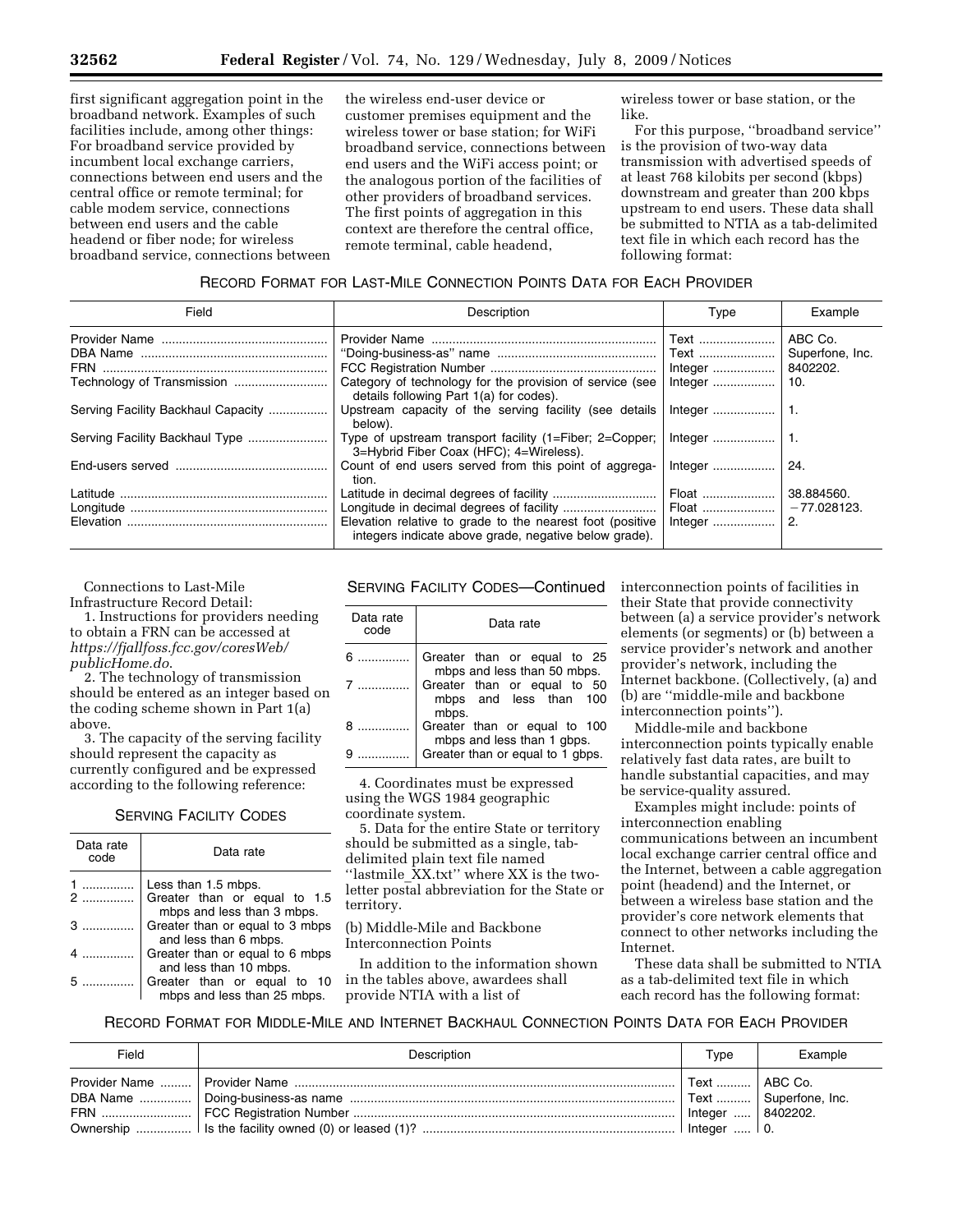RECORD FORMAT FOR MIDDLE-MILE AND INTERNET BACKHAUL CONNECTION POINTS DATA FOR EACH PROVIDER— **Continued** 

| Field                           | Description                                                                                                                           | Type                 | Example                              |
|---------------------------------|---------------------------------------------------------------------------------------------------------------------------------------|----------------------|--------------------------------------|
| Serving Facility Ca-<br>pacity. |                                                                                                                                       | Integer $\dots$   1. |                                      |
| Serving Facility Type           | Type of transport facility (1=Fiber; 2=Copper; 3=Hybrid Fiber Coax (HFC);<br>4=Wireless).                                             | ∴ Inteaer    1.      |                                      |
| Latitude                        |                                                                                                                                       | , Float              | 38.884560.<br>  Float    -77.028123. |
| Elevation                       | Elevation relative to grade to the nearest foot (positive integers indicate above   Integer $ -10$ .<br>grade, negative below grade). |                      |                                      |

## Connections Record Detail:

1. Instructions for providers needing to obtain a FRN can be accessed at *https://fjallfoss.fcc.gov/coresWeb/ publicHome.do.* 

The capacity of the serving facility should represent the capacity as currently configured and be expressed according to the following reference:

SERVING FACILITY CODES

| Data rate<br>code | Interconnection point data rate                                                        |
|-------------------|----------------------------------------------------------------------------------------|
|                   | 1  Multiple T1s and less than 40<br>2  Greater than 40 mbps and less<br>than 150 mbps. |
|                   |                                                                                        |

# SERVING FACILITY CODES—Continued

| Data rate<br>code | Interconnection point data rate                              |
|-------------------|--------------------------------------------------------------|
|                   | Greater than 150 mbps and less<br>than 600 mbps.             |
|                   | Greater than or equal to 600<br>mbps and less than 2.4 gbps. |
| 5                 | Greater than or equal to 2.4<br>gbps and less than 10 gbps.  |
| $6$               | Greater than or equal to 10                                  |

2. Coordinates must be expressed using the WGS 1984 geographic coordinate system.

3. Data for the entire State or territory should be submitted as a single, tabdelimited plain text file named

''middlemile\_XX.txt'' where XX is the two-letter postal abbreviation for the State or territory.

#### *4. Community Anchor Institutions*

Awardees shall provide NTIA with a list of community anchor institutions in their State, along with the associated information described below.

''Community Anchor Institutions'' consist of schools, libraries, medical and healthcare providers, *public safety entities,* community colleges and other institutions of higher education, and other community support organizations and entities.

The list shall be submitted to NTIA as a tab-delimited text file in which each record has the following format:

## RECORD FORMAT FOR COMMUNITY ANCHOR INSTITUTIONS

| Field                                               | Description                                                                                                                                                                                | Type                | Example                                                  |
|-----------------------------------------------------|--------------------------------------------------------------------------------------------------------------------------------------------------------------------------------------------|---------------------|----------------------------------------------------------|
| Name                                                | <b>Institution Name</b>                                                                                                                                                                    | Text                | John Smith Commu-<br>nity Center.                        |
| Address                                             |                                                                                                                                                                                            | Text                | 1401 Constitution<br>Ave., NW., Wash-<br>ington DC 20230 |
| Latitude                                            |                                                                                                                                                                                            | Float               | 38.884560.                                               |
| Longitude                                           |                                                                                                                                                                                            |                     | - 77.028123.                                             |
| Category                                            |                                                                                                                                                                                            | Integer             | 2.                                                       |
| <b>Broadband Service?</b>                           | Does institution subscribe to broadband service at location?                                                                                                                               | Text    Y.          |                                                          |
| Technology of Trans-<br>mission.                    | Category of technology used for the provision of broadband service to the institution<br>(see details following Part 1(a) for codes).                                                      | Integer $\dots$ 10. |                                                          |
| <b>Advertised Down-</b><br>stream Service<br>Speed. | Speed tier code for the downstream advertised data transfer throughput rate associ-<br>ated with the service that the institution receives (see details following Part 1(a)<br>for codes). | Integer             | -8.                                                      |
| <b>Advertised Upstream</b><br>Service Speed.        | Speed tier code for the upstream data transfer throughput rate associated with the<br>service that the institution receives (see details following Part 1(a) for codes).                   | Integer             | -8.                                                      |

The category of each Community Anchor Institution should be expressed according to the following reference:

COMMUNITY ANCHOR INSTITUTION CATEGORY CODES

| Category<br>code | Category                                                                  |
|------------------|---------------------------------------------------------------------------|
|                  | School-K through 12.<br>Library.<br>Medical/healthcare.<br>Public safety. |

# COMMUNITY ANCHOR INSTITUTION CATEGORY CODES—Continued

| Category<br>code | Category                                       |
|------------------|------------------------------------------------|
| 5                | University, college, other post-<br>secondary. |
| 6                | Other community support-gov-<br>ernment.       |
|                  | Other community support-non-<br>governmental.  |

### **Appendix B: Policy Justification**

As discussed in the Notice of Funds Availability (Notice) for the State Broadband Data Program, dated July 1, 2009, NTIA, the FCC, and the RUS cosponsored a series of public meetings and released a Request for Information (RFI) to initiate public outreach about the current availability of broadband service in the United States and ways in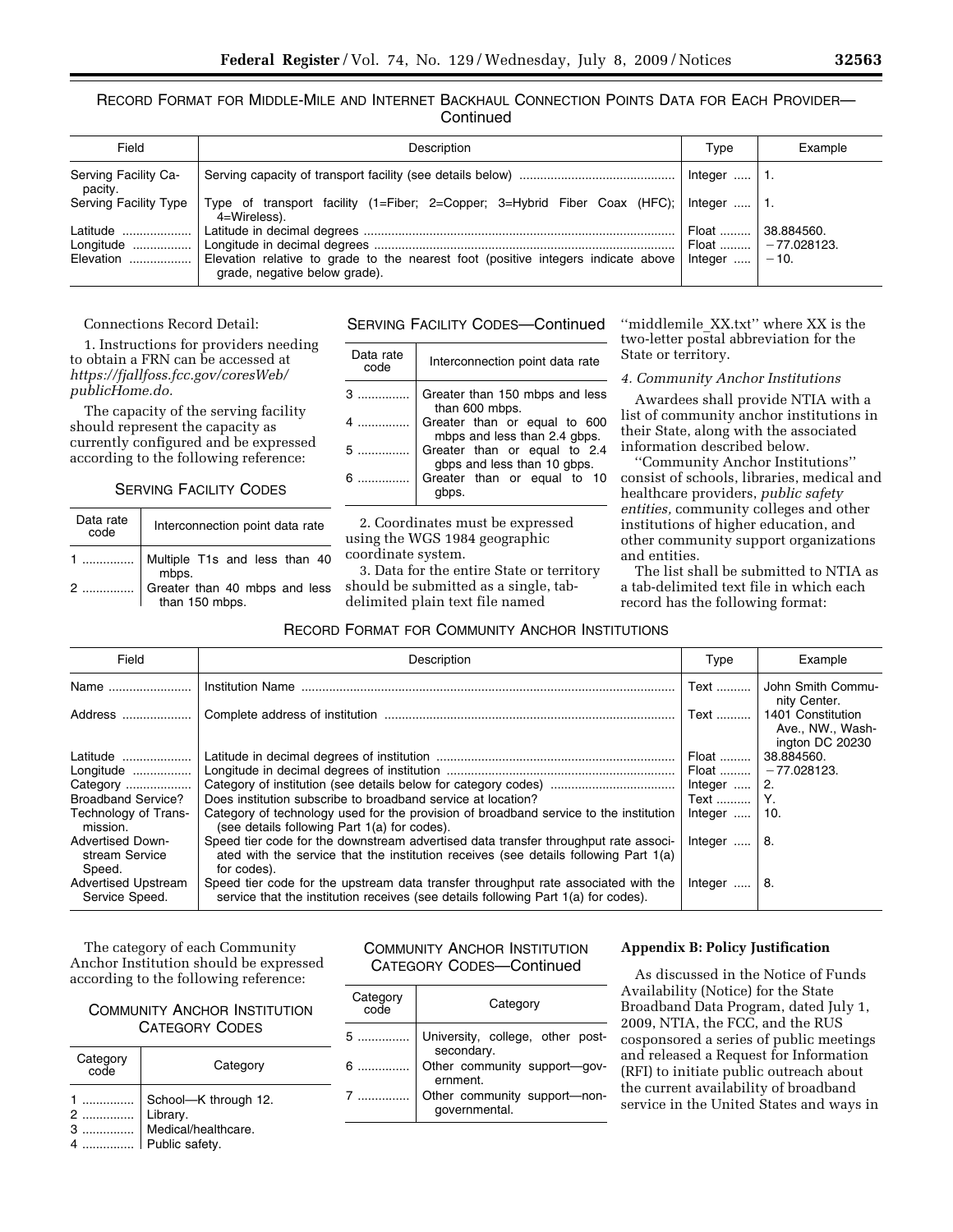which the availability of broadband service could be expanded.36

The RFI requested the submission of information on a broad range of topics including topics related to broadband mapping, the American Recovery and Reinvestment Act (Recovery Act) and the Broadband Data Improvement Act (BDIA). In response to the RFI and the public meetings, NTIA received over 1,000 comments from institutions and individuals on the broadband initiatives funded by the Recovery Act and over 200 comments relating to broadband mapping.37

The comments relating to broadband mapping included comments regarding: (1) The information that should be included on the national broadband map; (2) the level of geographic or other granularity the national broadband map should provide; (3) whether there are State or other mapping programs that provide models for the statewide inventory grants; (4) the information States should collect as conditions of receiving statewide inventory grants; and (5) the technical specifications that should be required of grantees to ensure that statewide inventory maps can be efficiently included in a national broadband map.

*Map Information.* In the RFI, NTIA requested additional information regarding the elements that the national broadband map should include.38 NTIA also examined mapping methodologies employed at the State level and consulted with the Federal Communications Commission (FCC) to determine what data elements should be included in a national standard that would be applied to the collection of broadband mapping related data by awardees under this Program so as to better ensure comprehensiveness, cohesiveness and uniformity in the national broadband map.39

38 74 FR at 10718.

39Commenters offered a range of comments about what data the map should include: State of North Dakota at 9 (Apr. 14, 2009) (types of technology used by providers); National Association of Telecommunications Officers and Advisors (NATOA) at 24 (Apr. 13, 2009) (actual and offered speeds and prices for a particular area); Joint Comments of Massachusetts Broadband Institute, Massachusetts Department of Telecommunications and Cable, and Vermont Department of Public Service (Joint Comments) at 7 (Apr. 14, 2009) (current availability of service, adoption rates, and service provider identity); The Telecommunications

NTIA finds that the data elements contained in the *Technical Appendix*  attached to the Notice must be collected by each awardee under this Program and that such data must be provided to NTIA pursuant to the terms of the Notice. To the greatest extent possible, at every address, the type and speed of broadband service will be provided. For providers of wireless broadband service, the spectrum used for the provision of service will be provided. If the applicable broadband service provider so chooses, the provider's identity will

Industry Association (TIA) at 19 (Apr. 10, 2009) (location of infrastructure points); Pennsylvania Governor's Office of Administration (Apr. 13, 2009) (location of water and cell towers); Big Think Strategies at 9 (Apr. 13, 2009) (location of ''meetme-backbone-points''); University of Nebraska at 4 (Apr. 13, 2009) (both dark and lit fiber); FiberTower Corporation at 13 (Apr. 13, 2009) (locations of broadband enabled buildings); County Office of Economic Development, Garrett County, MD at 13 (trunking locations/nodes); Wireless Internet Service Providers Associations (WISPA) at 13 (Apr. 13, 2009) (point-of-presence locations); Public Interest Spectrum Coalition at 10 (Apr. 13, 2009) (spectrum frequency/signal strength by time of year/day); ZeroDivide at 13 (Apr. 13, 2009) (adoption rates in new broadband deployment areas); RF Check, Inc. at 1 (GPS mapping); City of Boston at 9 (Apr. 13, 2009) (data transfer rates); Association of Public Safety Communications Officials (APCO) at 13 (Apr. 13, 2009) (network interoperability); FiberTower Corporation at 4–6 (Apr. 14, 2009) (bandwidth availability for backhaul); CostQuest/LinkAmerica Alliance at 10 (RF propagation and antennae direction); FiberTower Corporation at 10 (middle and last mile bandwidth capacity); CostQuest/LinkAmerica Alliance at 12 (topography features and location of facilities); Rural Internet and Broadband Policy Group at 9, 10 (traffic network architecture); CostOuest/LinkAmerica Alliance at 10 (social demographic data); National Organization of Black County Officials (NCBM *et al.*) at 3 (Apr. 14, 2009) (race); NCBM *et al.* at 3 (gender, income, age, education, and difference in language(s)); Rural and Tribal Systems Development (RTSD) at 17 (Apr. 14, 2009) (political subdivisions); NCBM *et al.* at 3 (employment status); Space Data at 6 (economically disadvantaged areas); FirstMile.US at 14 (Apr. 10, 2009) (physical and financial accessibility); CostQuest/LinkAmerica Alliance at 10 (location of public technology access and learning centers (schools); Level 3 Communications at 15 (Apr. 13, 2009) (population trends); The People of the State of California and Governor Arnold Schwarzenegger at 42, 46, 48 (Apr. 13, 2009) (subscriber data); CostQuest/LinkAmerica Alliance at 10 (customer class); National Emergency Number Association (NENA) at 16–18 (Apr. 13, 2009) (public safety broadband availability); Intrado Inc. and Intrado Communications Inc. (Intrado) at 10 (Apr. 10, 2009) (PSAP locations); Apex CoVantage at 4 (road segments); Joint Comments at 7 (Apr. 14, 2009) (broadband availability type); CostQuest/ LinkAmerica Alliance at 10 (locations of public libraries); Pennsylvania Governor's Office of Administration at 6, 7 (broadband stimulus fund projects); State of Iowa at 7 (Apr. 13, 2009) (rightsof-way); National Association of County and City Health Officials (NACCHO) at 3 (Apr. 13, 2009) (health care facilities); Rural Internet and Broadband Policy Group at 4 (Apr. 13, 2009) (voice and data connectivity rates in tribal areas); Broadpoint Inc. at 3 (Apr. 13, 2009) (offshore economic and business hubs); Stratsoft LLC at 1 (Mar. 23, 2009) (frequency of electrical outages, electrical currents for radios, and usage data).

also be available, otherwise the map will simply display that an anonymous provider utilizing a particular type of technology is providing service to a location. Furthermore, to the extent possible, the service areas of individual providers will be aggregated with other providers of the same technology type. NTIA has made this determination based on its review of the comments, an examination of mapping methodologies employed at the State level, and consultation with the FCC.

Though collected under this Program, data concerning the Average Revenue Per User (ARPU) and data regarding the type, technical specification, or location of infrastructure owned, leased, or used by a broadband service provider will not be displayed on the public national broadband map.40 The above paragraphs notwithstanding, if provider consent is granted, NTIA may display the above provider-specific information on the national broadband map.

In addition to the above broadbandrelated information, the national broadband map may display a wide range of additional, economic, and demographic data derived from other sources. Such data, however, are not the subject of the Notice.

State broadband maps developed pursuant to awards under this Program should display, at a minimum, technology type and speed, subject to the restrictions contained herein, including those within the section entitled ''Confidential Information'' of the Notice. Nothing in the Notice, however, is intended to otherwise limit the data elements that States may include in their State broadband maps or the format that they use to display such data elements, and States are encouraged to adapt their maps to fit their individual State needs.41

*Level of Granularity.* NTIA's RFI included a question regarding the level of geographic or other granularity at which the national broadband map should display information on broadband service.42 Commenters presented a range of suggestions for the appropriate level of granularity.43

<sup>36</sup>*See* Notice: American Recovery and Reinvestment Act of 2009 Broadband Initiatives, 74 FR 8914 (Feb. 27, 2009).

<sup>37</sup>Agendas, transcripts, and presentations from each meeting are available on NTIA's Web site at *http://www.ntia.doc.gov/broadbandgrants/ meetings.html*. All public comments in Docket No. 090309298–9299–01 are on file with NTIA and may be viewed on NTIA's Web site at *http:// www.ntia.doc.gov/broadbandgrants/comments*.

<sup>40</sup>However, NTIA is considering methods for displaying some pricing data that will be collected through other avenues.

<sup>41</sup>The fact that some data elements have not been included in the technical requirements for the national broadband map, or not made publicly available, does not indicate that those elements may not be useful for individual State purposes. 42 74 FR at 10718.

<sup>43</sup>The majority of commenters supported street address level granularity. *See, e.g.,* Vermont Center for Geographical Information (VCGI) at 2 (Mar. 24, 2009). There was also support for data collection at lower levels of granularity. *See, e.g.,* City of Beverly Hills at 3 (Apr. 10, 2009) (census block); Lehigh